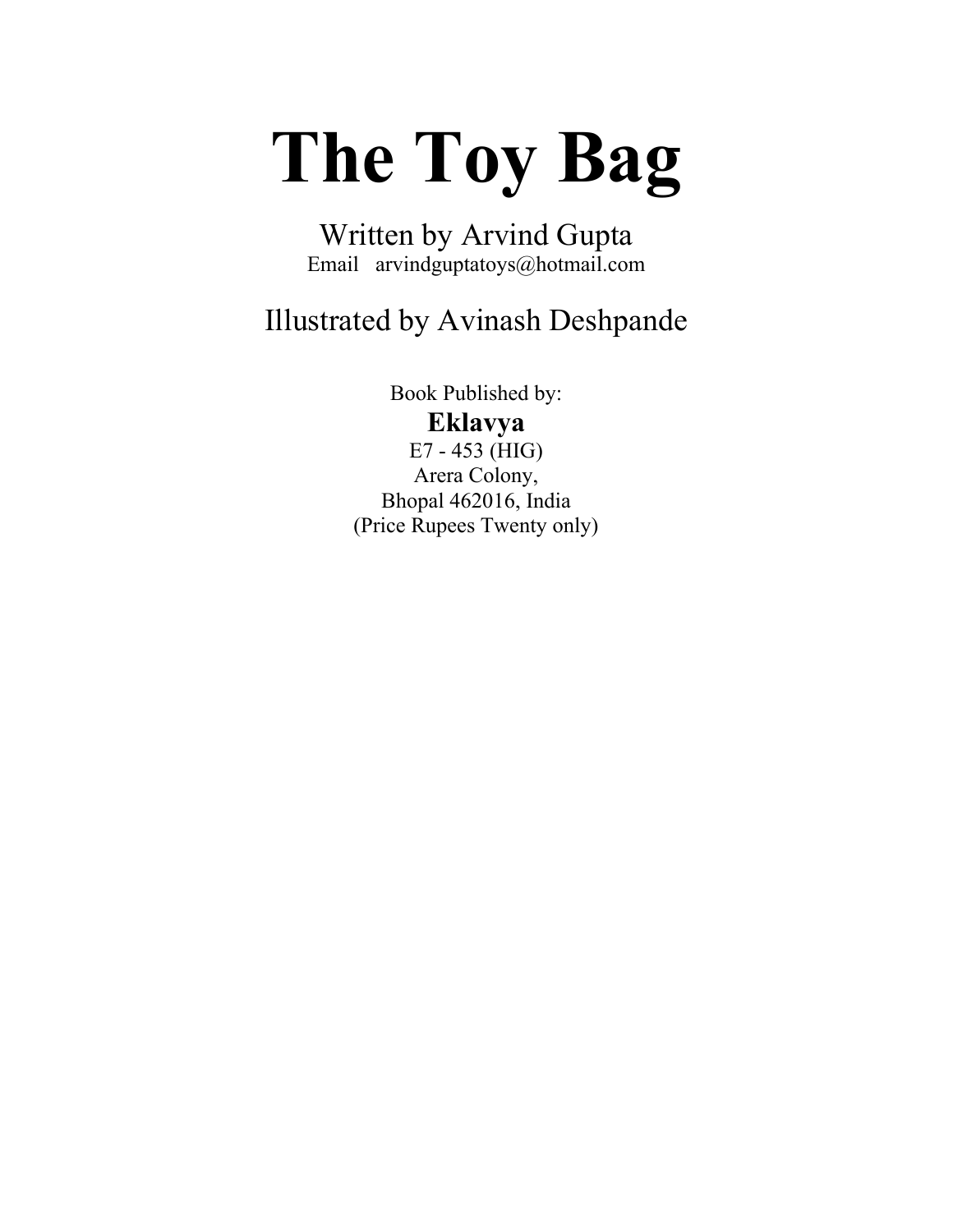### **A REVOLUTIONARY MOTOR**



**This motor will not just make one revolution - but many. For, it is by far the simplest electric motor.**

**Wind a 24 gauge, 1.5 meter long enameled copper wire, on a torch battery Fig (1).**

**The coil should have between 10 to 20 turns.**

**When the coil is removed from the battery, it opens up like a spring Fig (2).**

**Tie the coil at several places with the little bits of string Fig (3). Instead of string, bits of adhesive tape can also be used.**

**The two ends of the cold should jut diametrically outward Fig (4).**

**As it is on these two ends that the coil will rotate, so care must be taken to ensure symmetry and even distribution of weight.**

**Now, keep the** *coil in the vertical position, and scrape off the enamel from the top, the right and the left sides (3-sides).*

**Only the bottom end of the leads will have enamel Fig (5). Do not scrape the entire insulation, but only from 3-sides of each end, otherwise the motor will not work Fig (6).**

**The copper/enamel sequence leads to make / break of the circuit and ensures that current flows in only half the rotation of the coil.**

**This commutator, is the heart of this simple electric motor.** *(continued on next page)*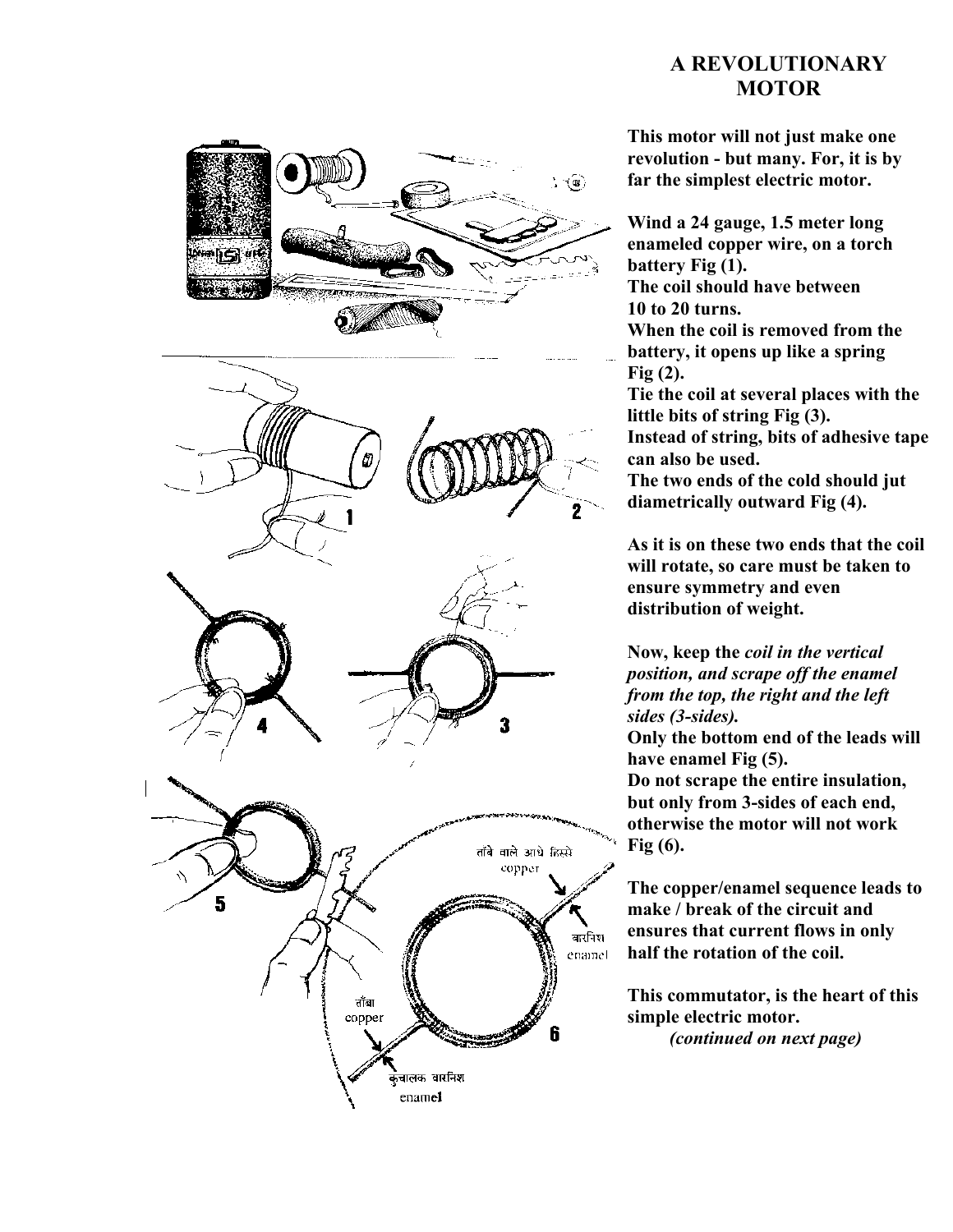

### **HOW TO MAKE THE MOTOR?**

**Cut an old stove pin into two equal parts Fig (1).**

**With a small nail, hammer a hole in each piece near one end. Hammer one more hole in each piece about 2-cm from the other end Fig (2). Salvage an old radio speaker magnet and place it on a new battery with the help of a cycle tube rubber band Fig (3). Several such sticker magnets are available in toyshops these days. Stretch out another cycle tube rubber band along the length of the battery Fig (4).**

**Now, insert the stove pins in the rubber band so that the pins keep in contact with the positive and the negative terminals of the battery. The pin with two holes is fixed at the battery bottom.**

**The second hole bites into this plane end and this ensures good electrical contact.**

**The stove pins serve three purposes Fig (5).**

**They act as power leads, supplying current to the coil.**

**They act as bearing supports for the coil.**

**Finally, they also make a stand for the motor.**

**Now pull the stove pins a little apart and slip the coil in there holes Fig (6).**

**Give the coil a gentle starting push and it will keep rotating.**

**However, if the push is in the wrong direction, then the coil will stop after a while, flip and rotate in the opposite direction.**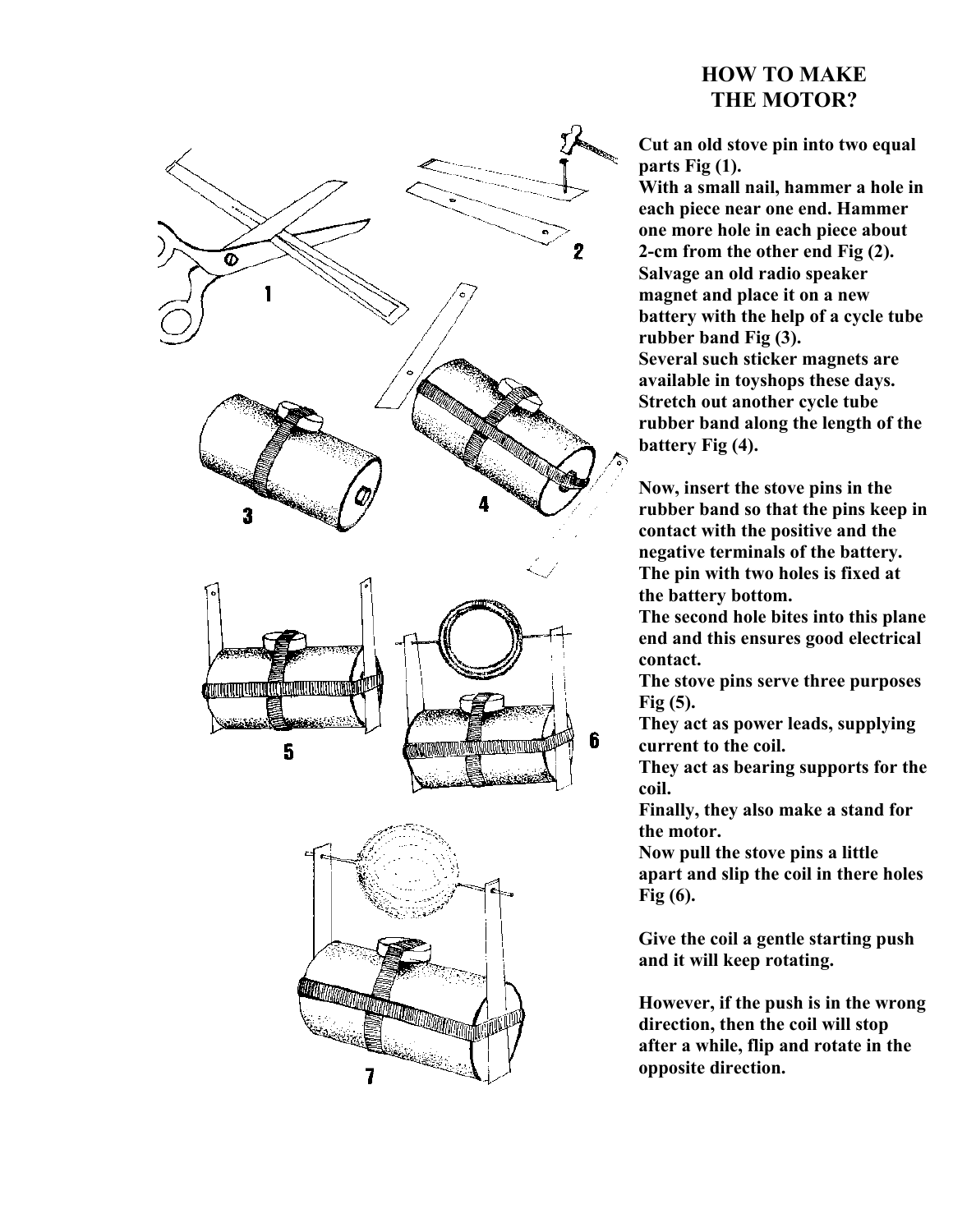





### **EXPERIMENTS WITH THE MOTOR**

**Several interesting experiments can be done with this simple motor.**

**What happens if you flip the permanent magnet? If the north and the south poles of the magnet are interchanged, then the direction of rotation of the coil is also reversed Fig (1, 2).**

**What happens if another magnet is brought close by?**

**If both magnets have opposite poles facing each other then there is an increase in the magnetic field and a consequent spurt in the speed of the motor Fig (3).**

**The speed decreases, however, if both magnets have similar poles facing each other Fig (4).**

**What is the effect of different cross-sections of the coil on the speed of the motor? Try coils with circular, square, elliptical, diamond shape crosssections too.**

**Observe the effect of the air gap between the magnet and the coil on the motor's performance Fig (5).**

**What happens to the speed/power output of the motor if there are few number of turns in the coil? Fig (6).**

**What happens if the number of turns are more? Fig (7).**

**What would be the effect of using thicker/thinner wire for the coil?**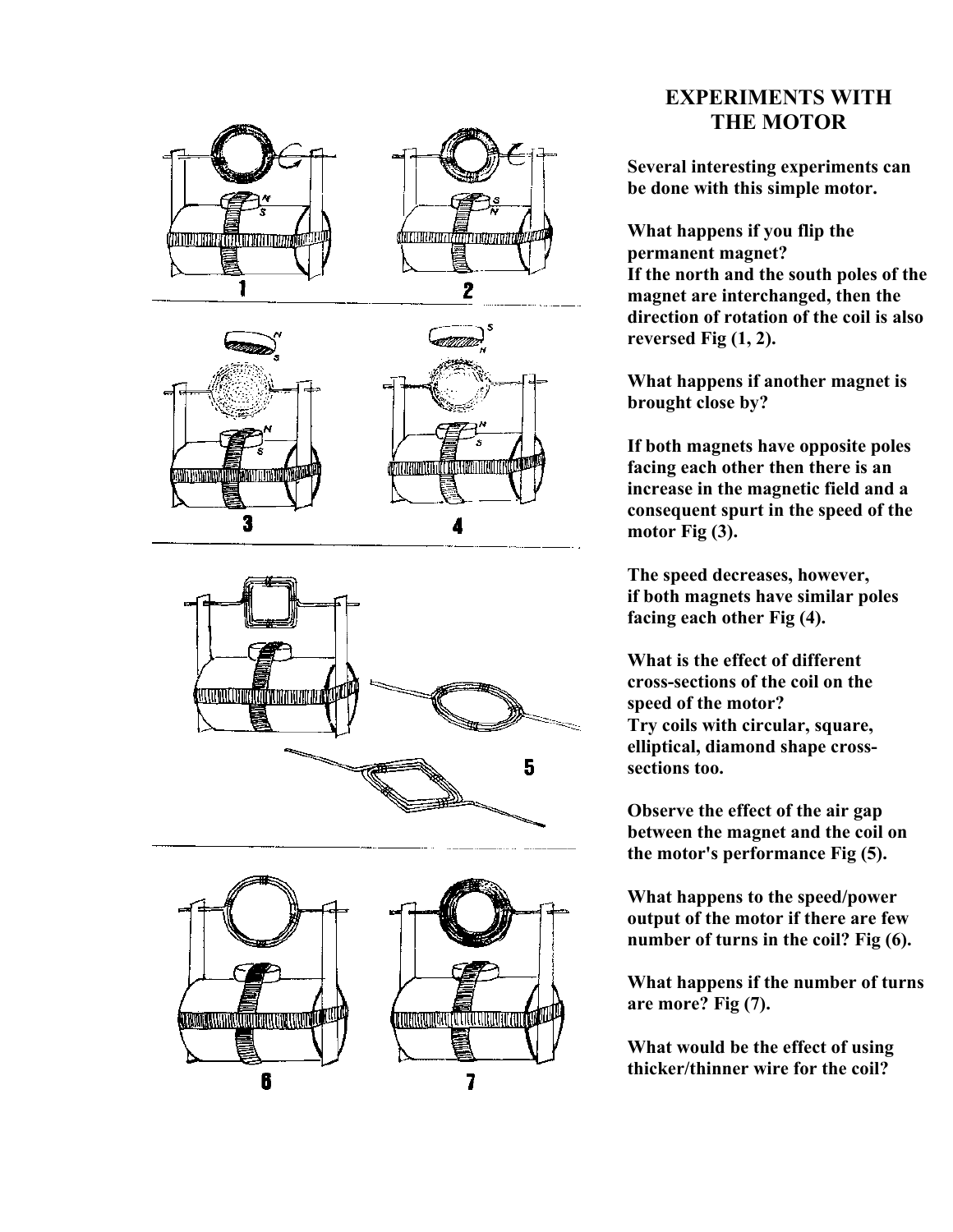# **WINDOW! ITO MARIE** 2 und Winn 5 enné<br>Léon 7



### **MOTOR BASED TOYS**

**How many hours will this motor run on a new 1.5-volt battery? How can one approximate the speed and power output of this motor?**

**One remarkable feature of this motor is that the brushes are located right inside the bearings. So, there is little chance of a bad contact.**

**This also enables you to turn the motor upside-down Fig (1). What do you observe? As you invert the rotating motor from its upright position the coil first comes to a stop, then flips, and then starts to rotate in the opposite direction. Why?**

**The motor can be converted into some joyous toys.**

**Fig (2) shows a circular card - the size of the inner diameter of the coil, with a cage in its center.**

**Draw a bird on the reverse of this card Fig (3).**

**Fix the card with some adhesive tape in the center of the coil Fig (4). When the coil rotates, due to persistence of vision, you'll see the bird in the cage Fig (5).**

**Insert two equal matchstick pieces in the ends of a cycle valve tube to make a twin blade propeller Fig (6). Insert the valve tube in one end of the coil and see a rotating fan Fig (7). Cut a circle from a stiff card sheet. On this, cut equally spaced radial blades and offset them to make a blower fan for your motor Fig (8).**

**Which other ingenious toys can you make out of this simple electric motor?**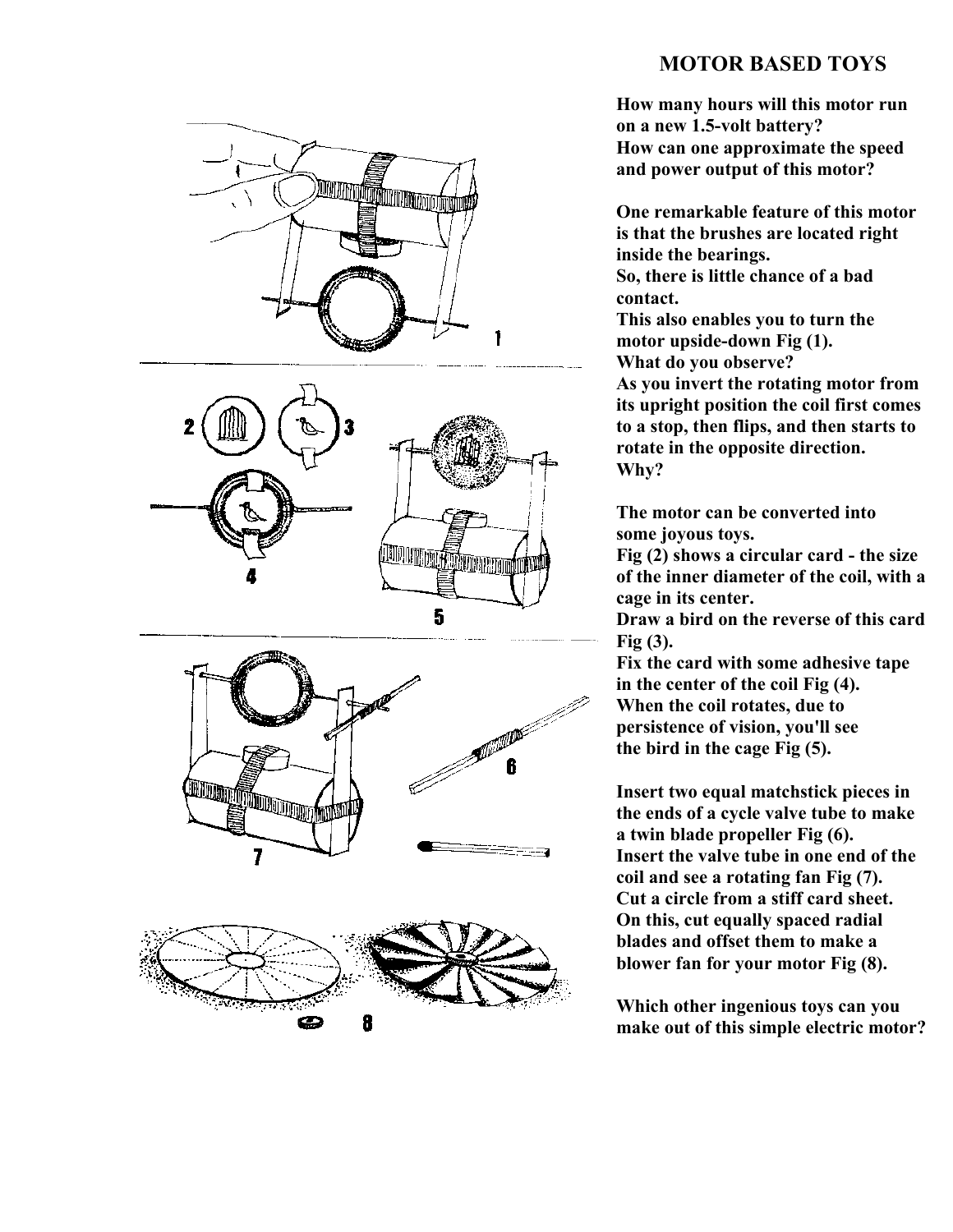

### **HOW DOES THE MOTOR WORK**

**How does a commutator work? Take a coil and scrape the entire enamel insulation from both its leads Fig (1).**

**Rig up the motor as shown in Fig (2). Improvise a switch using two nails and a stove pin bent into a 'Z' - shape. Now slip in the coil and press the switch to complete the circuit. The coil will turn a bit and come to a stop. It will not rotate. However, if you keep, closing / opening the switch repeatedly then the coil will begin to rotate. The earlier coil - with half copper and half enamel did exactly this.**

**How does this D.C motor work? When an electric current flows through a wire, it produces a magnetic field around it Fig (3). The north and south poles of the electromagnet are shown in Fig (4, 5). Gripping the coil as shown your thumb points towards the North Pole.**

**When a D.C. current goes through the copper half of the coil, it acts as an electromagnet with a N-pole and a Spole Fig (6). These poles are pulled towards the opposite ends of the permanent magnet. The coil will tend to come to rest once its N and S poles align with the S and N Doles of the magnet. But just as it reaches this point something happens. The enameled half of the coil lead switches off current to the coil. Momentum propels it on until once again its half-copper leads touch the power leads. Once again the coil becomes an electromagnet. So, round the coil goes, and as it reaches the come to rest point it demagnetizes. Momentum propels it on. In this way the coil continues to revolve, round and round.**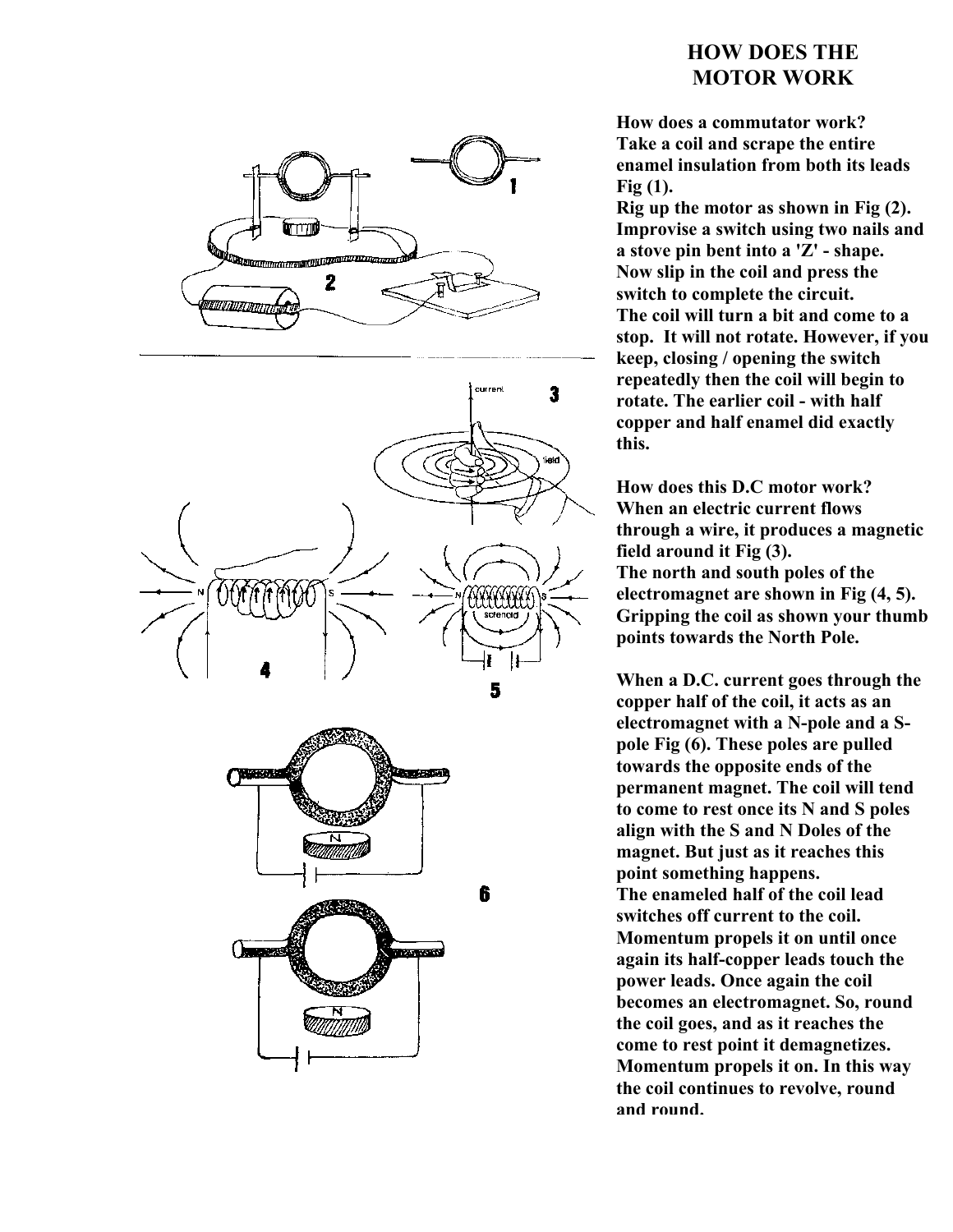

### **FUNNY MONEY**

**This is a truly dramatic way of demonstrating Centripetal force.**

**Grasping the hanger by the hook and midway along the longest side, stretch it into a diamond shape Fig (1).**

**Bend the hook slightly inwards.**

**Make a hole in an injection bottle rubber cap with a divider point Fig (2).**

**Insert the rubber cap in the tip of the hanger hook, pig (3).**

**Place a coin on the rubber cap and then dangle the hanger from your index finger Fig (4).**

**Slowly swing the hanger back and forth on your finger.**

**Then build-up a little speed and spin the hanger in a full circle Fig (5, 6).**

**Continue spinning as fast as you like. The coin will not fall off.**

**When you want to stop spinning, do it gradually, coming to a slow halt.**

**The coin still remains perched on the cap, as if it has been glued to it.**

**It will excite you and your' friends no end.**

**While the hanger is spinning, the tip of the hook exerts an inward force, which pushes the coin towards the center of the circle.**

**This force is called Centripetal force and prevents the coin from flying outwards.**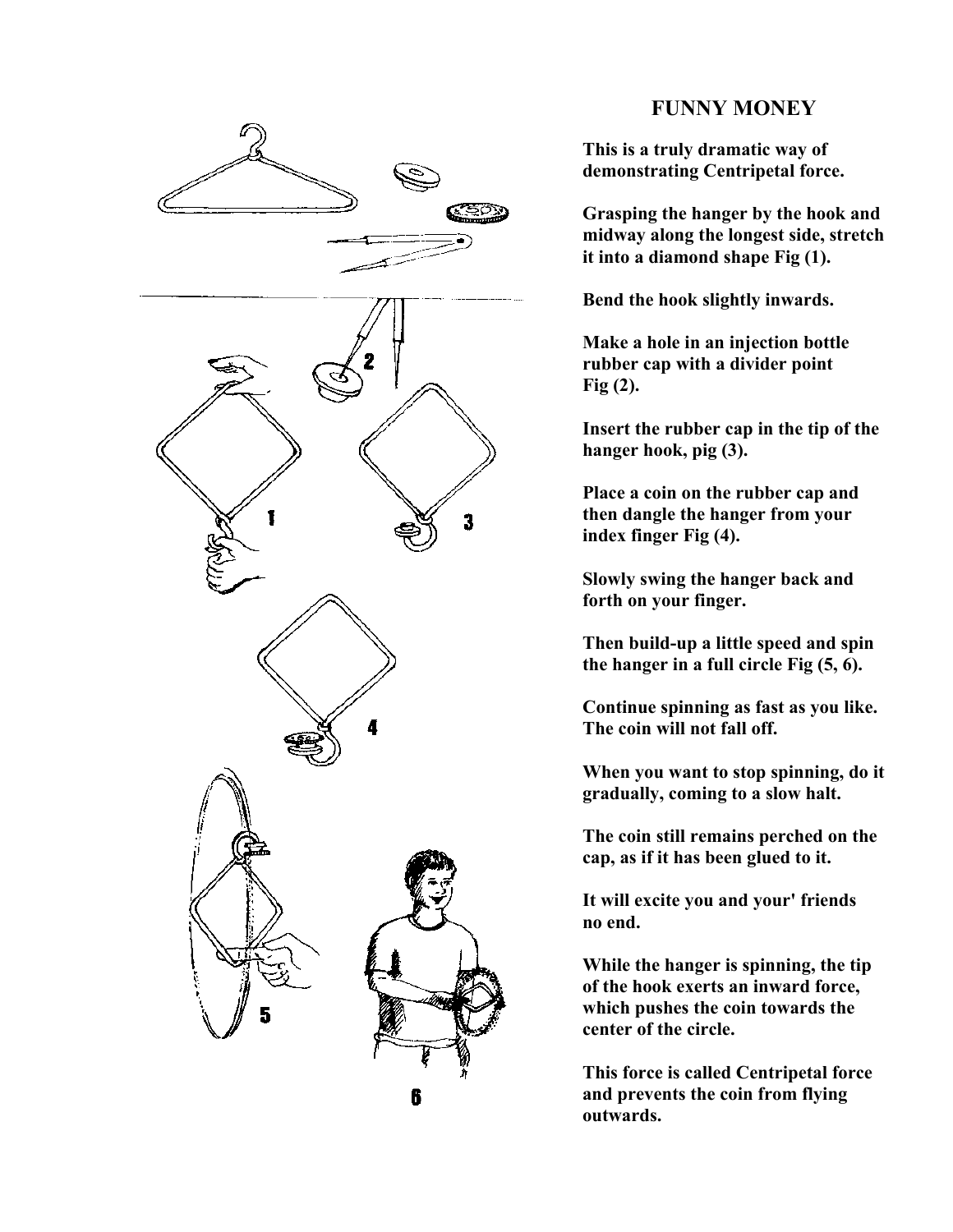# **The Community of the Community of the Community** 1 2  $\overline{\mathbf{3}}$ **LANGER AND ASSESSMENT AND ARRA** on 4 5

### **SPRINKLER**

**Tie a piece of string, about one meter long, to the too of a carrot. Slip the free end of the string through a ball pen body. Then tie it to a small potato Fig (1). Hold the pen body in your hand and begin making circular motions - the potato must swing in a circle. As you increase the speed of rotation, the carrot will rise Fig (2). There is a force associated with the rotation of the potato. This force pulls away the center of the circle and is called Centrifugal force.**

**This simple sprinkler designed by Suresh Vaidyarajan, works in a similar way.**

**Take one meter long flexible plastic tube - the one used as a petrol pipe or as a mason's level tube. Keep one end of this tube immersed**

**in a bottle of water and suck out from the other end Fig (3).**

**When water starts flowing from the other end you start rotating it and slowly raise it.**

**Water will keep sprinkling out as long as you continue spinning the tube.**

**This way you can drain out the whole bottle Fig (4).**

**The Centrifugal force of rotation is enough to suck and lift water from a height of almost half a meter.**

**To prevent the water from falling back in the bottle improvise a simple 'foot valve' like in a** *Holi "pichkari" (a pump for throwing colored water)* **using a cycle steel ball and a pen body as a seat.**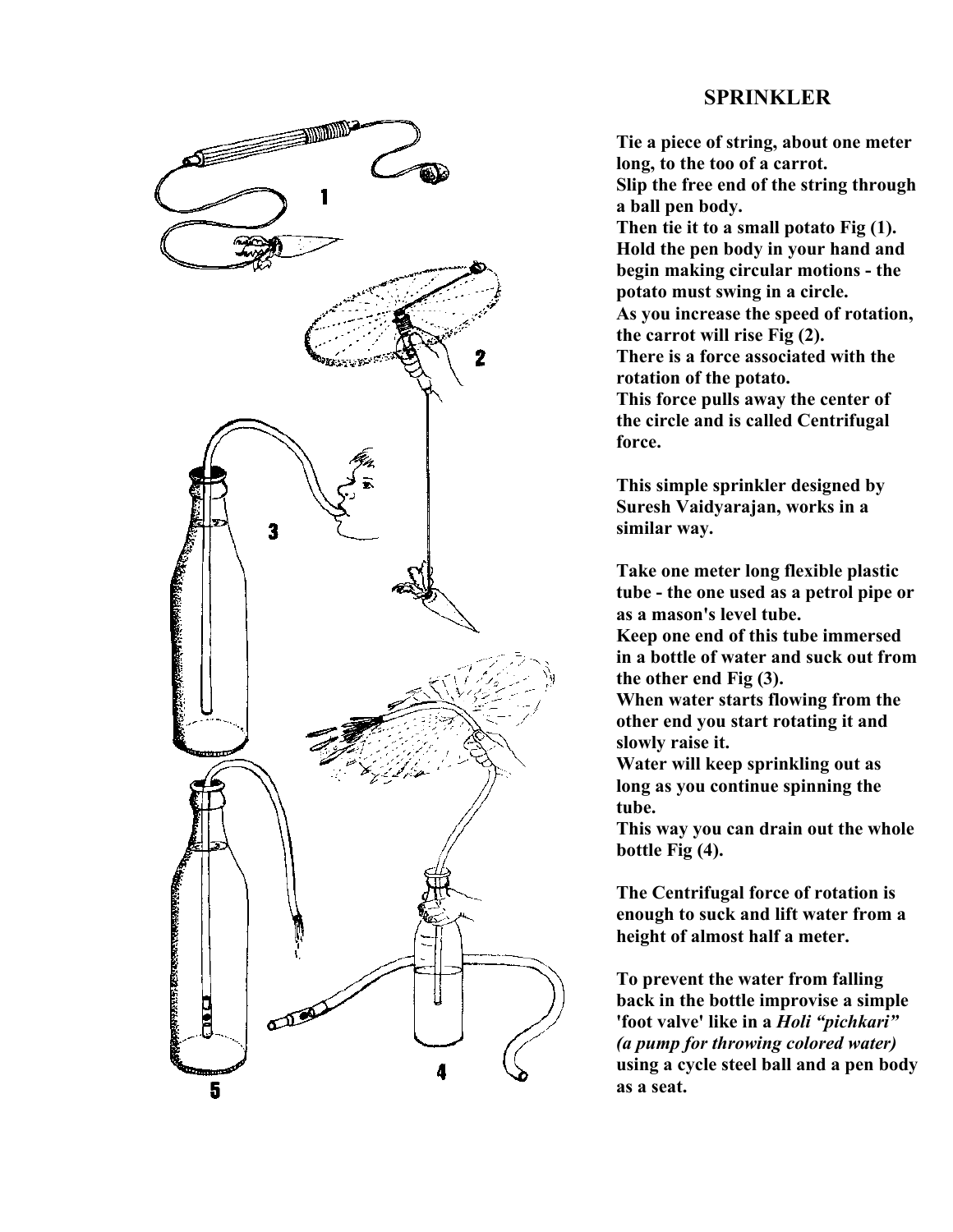### **LETTER BALANCE**



**This letter balance is convenient for weighing small objects.**

**Post cards are 9-cm wide. Mark 9-cm along the length and cut a post card square Fig (1).**

**Draw a diagonal and poke two holes with a divider as shown in Fig (2). Insert paper clips in the top hole for the pivot and in the right hand hole for hanging letters Fig (3). Stick an old 50-paise coin (weight 5.0 gms.) in the left hand corner and suspend a small nut tied to a thread from the pivot clip Fig (4). This is the pointer plumb line.**

**Now suspend an old 50-paise coin from the right clip and mark the position of the pointer on the card, indicating 5.0 gms Fig (5).**

**Again hang 7.5-gms. (one old 50-paise and one old 25-paise) from the right clip, and mark its position on the card Fig (6).**

**Using standard weights of coins given in Fig (9), also indicate 2.5, 10.0, 15.0, 20.0-gms marks on the card Fig (7).**

**This calibrated balance can be used to weigh letters.**

**The balance can also be calibrated by taking moments about the pivot P Fig (8).**

 $m g a sin A = Mg b cos A;$  $M = a/b$  m tan A

**Check whether the tangent of the angle you measure is proportional to the mass of the object being weighed.**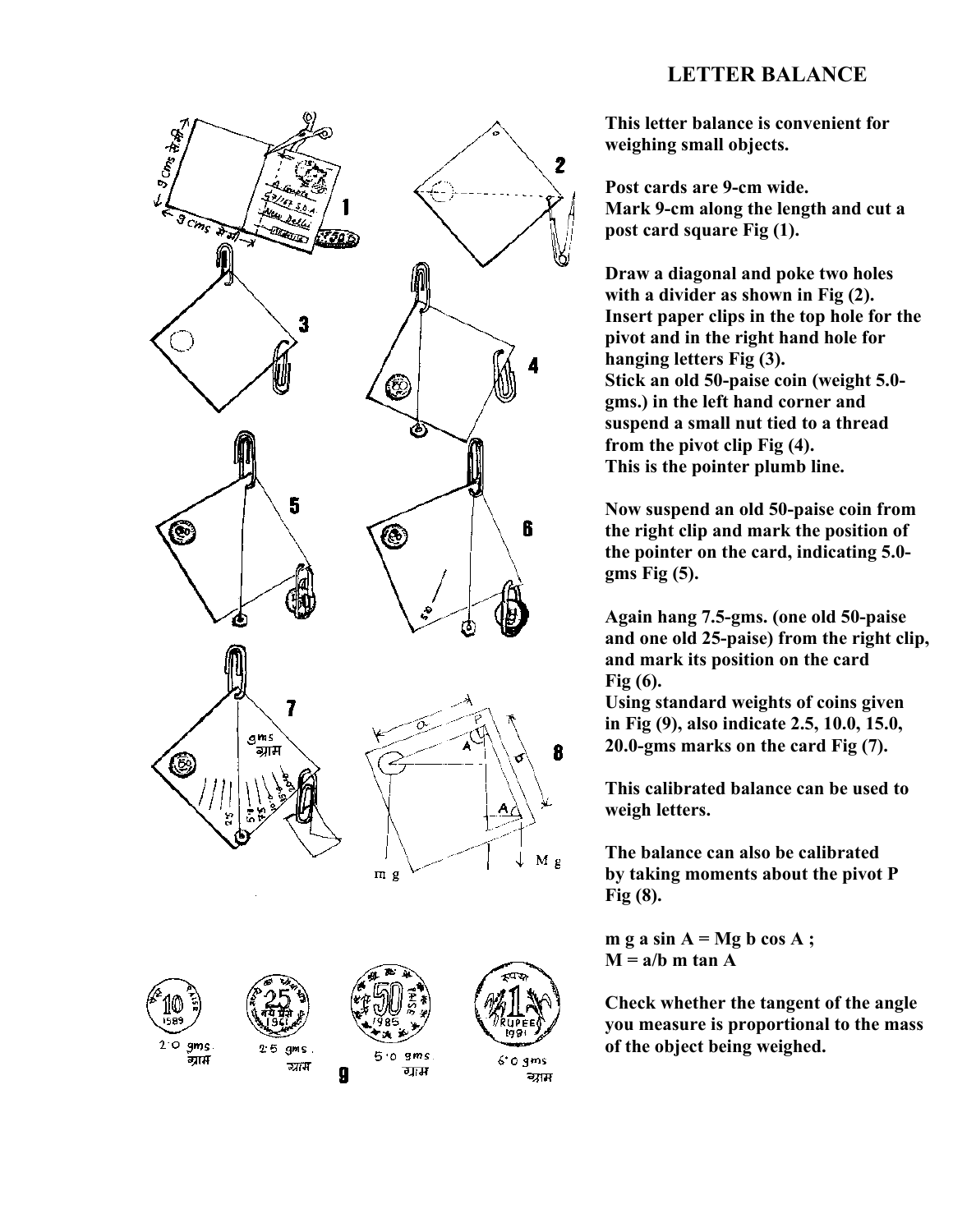### **MICRO-BALANCE**



**This is a very sensitive balance. You can easily weigh a human hair with it.**

**Insert a needle at right angles, at about 5-cm from one end of a sodastraw Fig (1).**

**The balance must be mounted on frictionless bearings.**

**The best we can do is to use two safety pins without their latch ends. Poke the prongs of the safety pins at one end of an old rubber slipper.**

**Place the needle along with the straw in the eyes of the safety pins.**

**Cut the right end of the straw at an angle to make a pan.**

**Carefully balance the straw by adjusting the position of the paper clip counter weight Fig (2).**

**Calibrate the balance by weighing some objects of known weight - 1-cm. x 1-cm pieces of postcard Fig (4, 5). Now, weigh various light objects - a hair, a stamp, a piece of thread etc.**

**A single, double spreadsheet of ordinary newspaper weighs approximately 25-gms Fig (3).**

**Four such double spreadsheets will weigh close to 100-gms.**

**The weight of an ordinary postcard is around 2.5-gms Fig (4), and its area is 9 x 14 = 126 sq. cm. Thus each 1-sq. cm. of postcard weighs around 20 milligrams Fig (5).**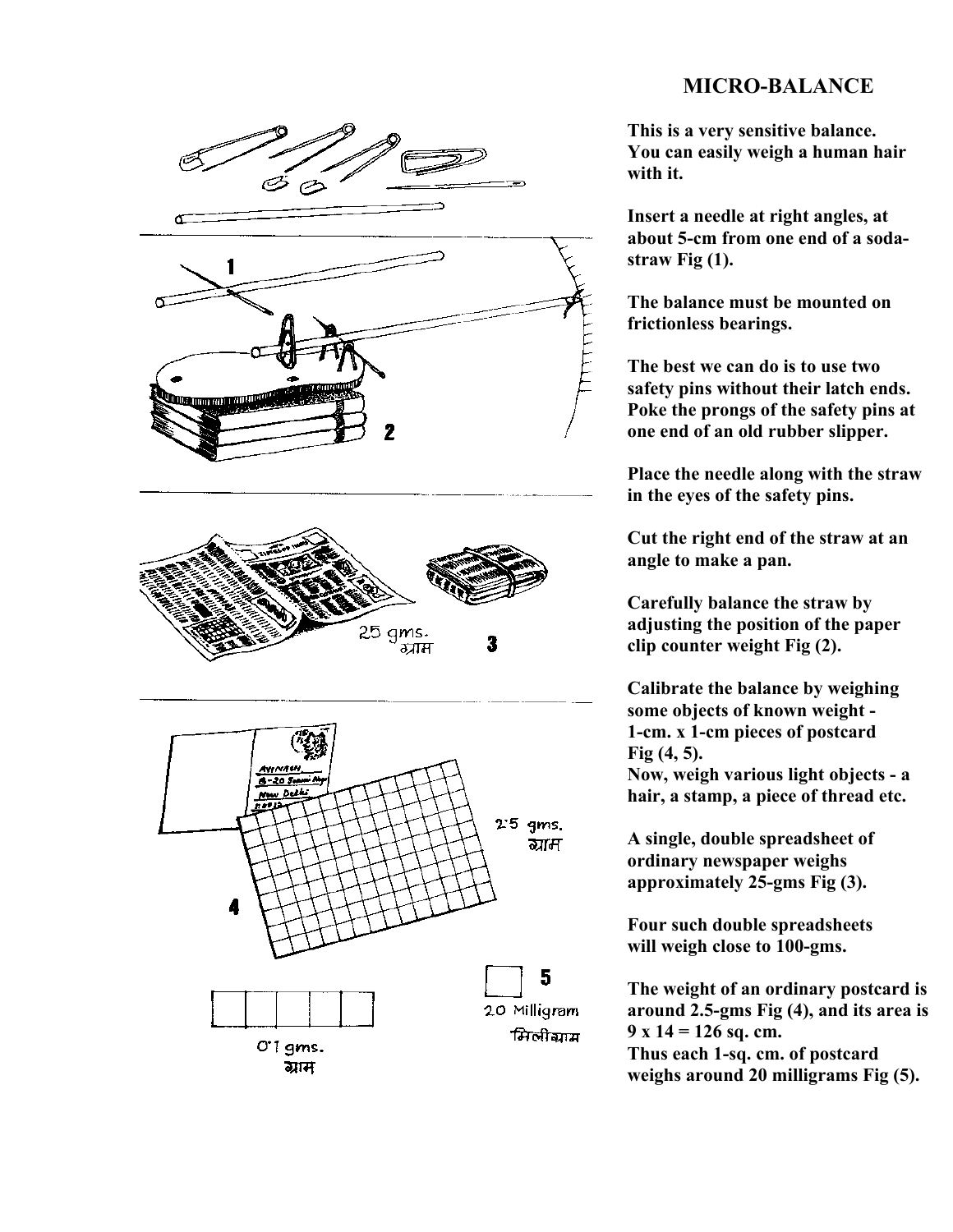

### **PASSING THE PUSH**

**One has to stand in a queue for virtually everything these days. And what with people pushing and shoving from behind! Well, a push from someone right behind has a way of getting transmitted right to the front, and it is difficult to identify the person who gave the initial push.**

**This is part of everyday experience.**

**Also, on a cycle stand, if one cycle falls down, it brings down the one next to it, which in turn topples the one next to it. The fall continues until all the cycles lie flattened on the ground.**

**Children often stand bricks and dominoes, like wagons in a train, leaving little gaps in between. They have great fun tipping one piece and then seeing the whole train come tumbling down in a sequence. The same thing can be done with a pack of old playing cards. Hold them and fold them so that there is a crease in the middle.**

**This enables them to stand upright. Stand these cards to make a long train. You can make gentle U and S shape curves too.**

**On tipping one card the pulse travels until the very last card falls down.**

**Does it not resemble the propagation of wave?**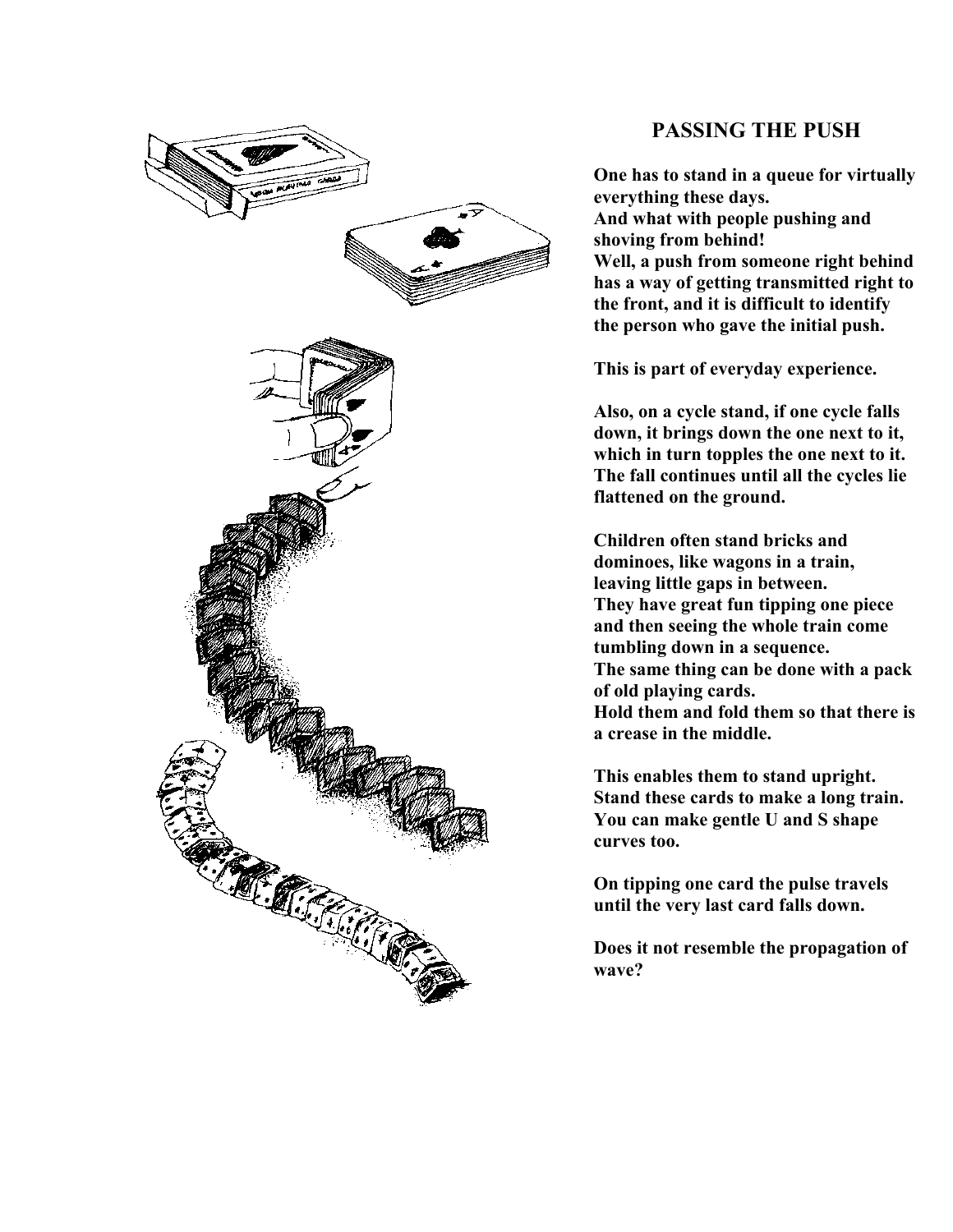

### **A FINE TURBINE**

**I have made several crude water wheels and turbines using odds and bits, but this one is the most sophisticated one of them all.**

**This is nature's very own turbine the seed of the CASURINA tree. This tree can be easily mistaken for a pine. However, its seeds are oval, woody, and have a dozen deep furrows running along the length. It is these furrows which simulate the blades of a real life turbine.**

**Heat a needle tip and poke it along the long axis of the Casurina seed.**

**You may have to heat the tip a few times before the needle gets firmly embedded Fig (1).**

**Poke another needle at the other end of the seed Fig (2).**

**The needles become the axles on which the Casurina turbine will rotate Fig (3).**

**Cut a piece of old rubber slipper and fix two nails on it Fig (4).**

**Tie 1-cm. long used refill pieces on the nail heads.**

**The refill pieces must lie in a line Fig (5).**

**Now, place the needle in the refill pieces - which act like bush-bearings.**

**Finally, keep the seed turbine below a running tap such that the water stream falls on one side of the seed.**

**This elegant turbine will then keep rotating and give you endless joy.**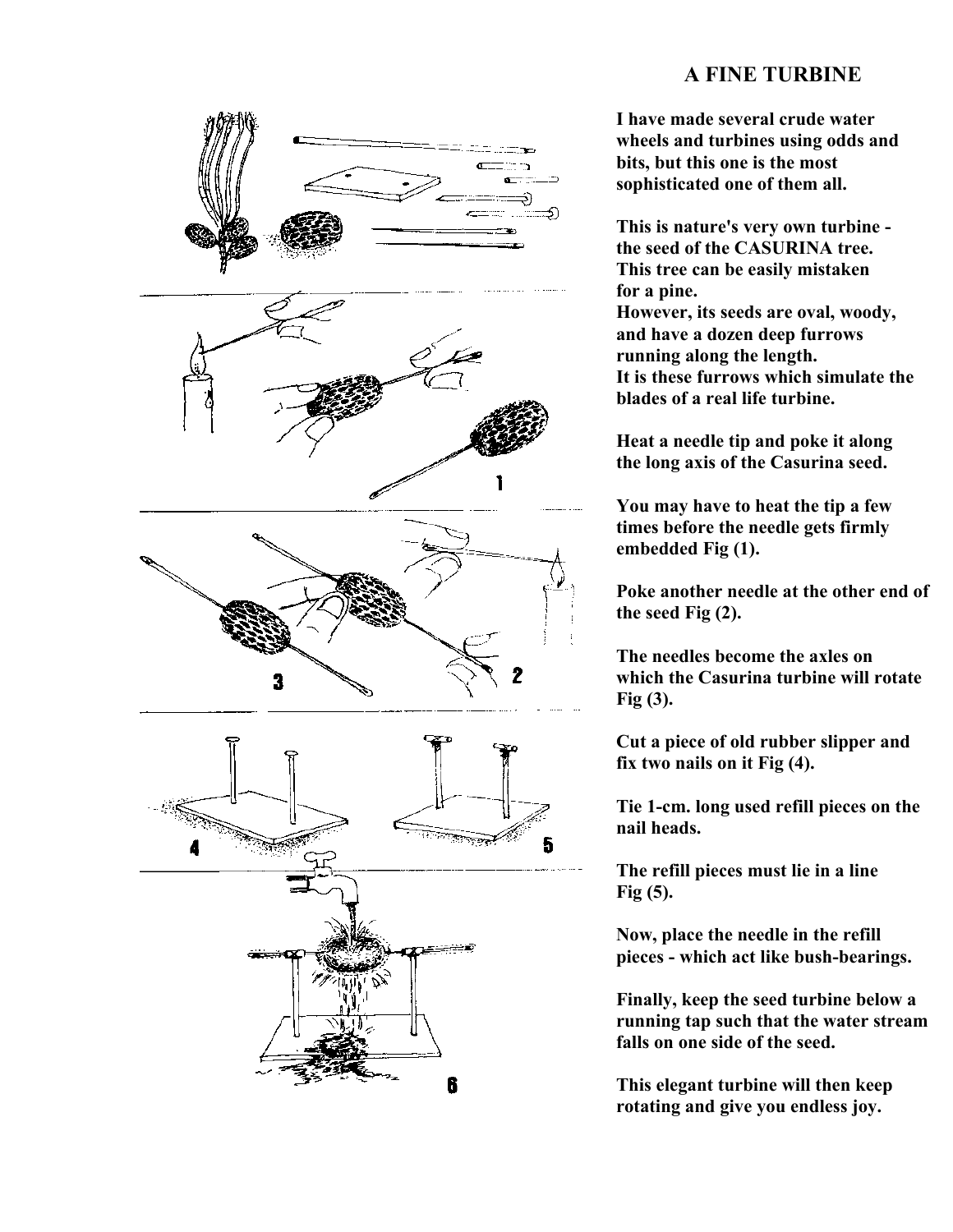### **PATH FINDER**



**This brilliant idea won the national award in China, for the best designed teaching aid, in 1988.**

**To locate the position of a moving particle you will require some fairly expensive and sophisticated gadgets. The paper reed pathfinder enables you to do that at almost zero cost.**

**Remove the center from a 10-cm x 20-cm piece of cardboard, leaving a 1-cm. wide frame Fig (1).**

**Take a 10-cm x 20-cm sheet of paper, and leaving aside 1-cm. along its length, cut parallel strips along its width Fig (2, 3).**

**Apply glue along the uncut length of this paper reed and stick it along one long edge of the frame Fig (4).**

**Hold the edge of the frame with one hand and drop a marble into the frame Fig (5).**

**The marble will strike the reeds and at the point of strike, the reeds will go below the frame Fig (6).**

**This enables you to locate the position of the particle.**

**The path of a moving marble can be found by placing several such mounted frames along its approximate trajectory.**

**One throwing, the marble will pass through all the frames. The reeds will go behind each frame at the point of strike.**

**Of course, the thinner the strips the more precisely can the position of the particle be located.**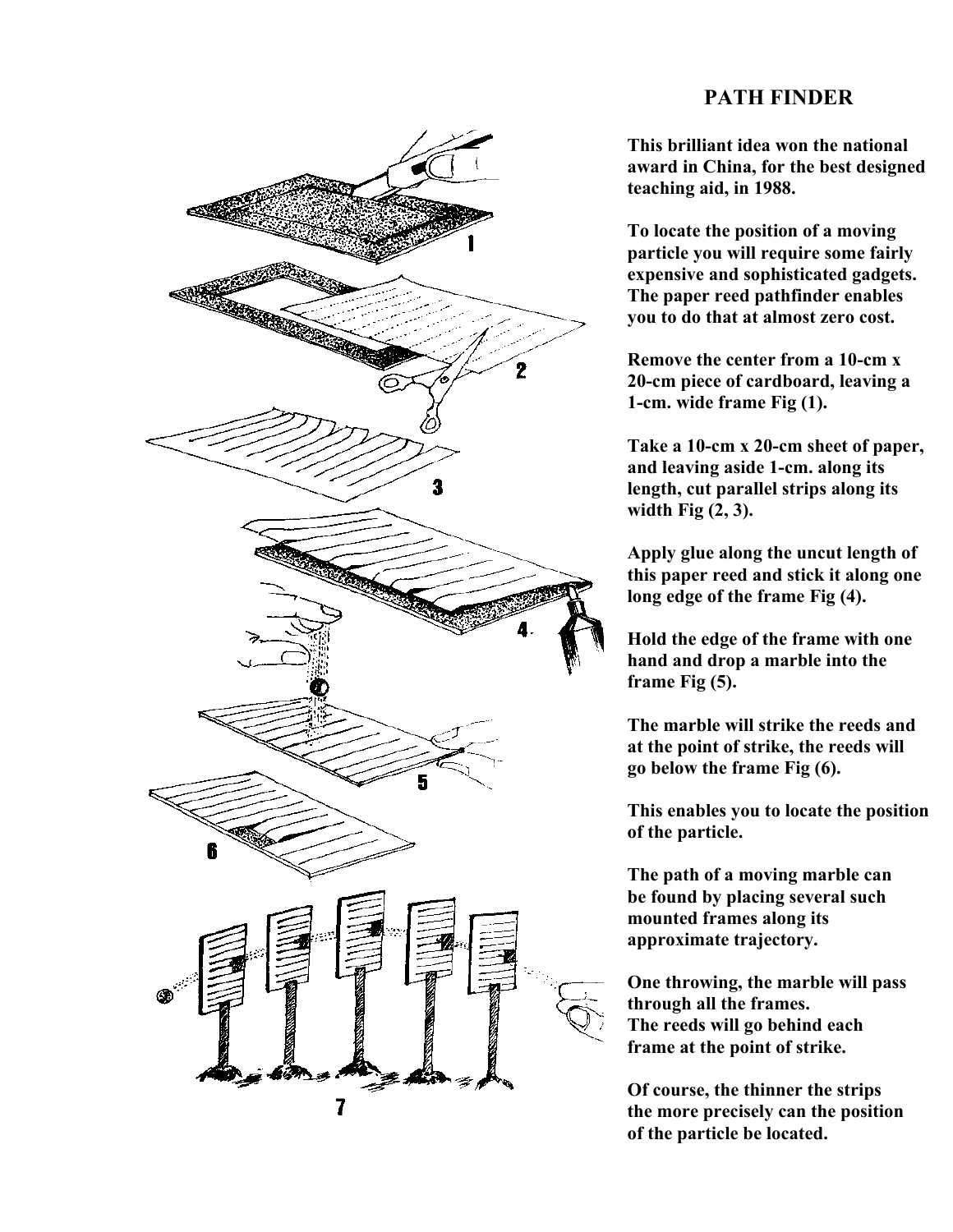

### **AEOLLAN TOP**

**Taking its name from the Greek god of the wind, Aeolus, the Aeolian Top is propelled by the wind.**

**It was popular during the late nineteenth century.**

**It consists of a thick card disc, 7-cm, in diameter, that has a series of oblique slots arranged symmetrically around its surface Fig (1).**

**Cut along the three sides of the flaps as shown in Fig (2, 3).**

**Color the top with sketch pens, if you like.**

**Stick a straight pin or a thin nail through the center of the disc, leaving about 1-cm. projecting below Fig (4).**

**This will serve as the pivot point for the top. Apply several drops of glue or a dab of** *Fevicol* **(glue) around the pin to hold it in place Fig (5).**

**Now, your top is ready.**

**Hold the disc lightly against one end of an empty thread spool with your finger, letting the long end of the pin stick up through the hole in the spool.**

**Blow through the other end of the spool Fig (6).**

**The stream of air you blow strikes the radial vanes and makes them spin.**

**The stream of air also creates a low-pressure zone that holds the disc against the spool.**

**If you hold the whirling top over a table or any flat surface and stop blowing, it will drop from the spool and continue spinning!**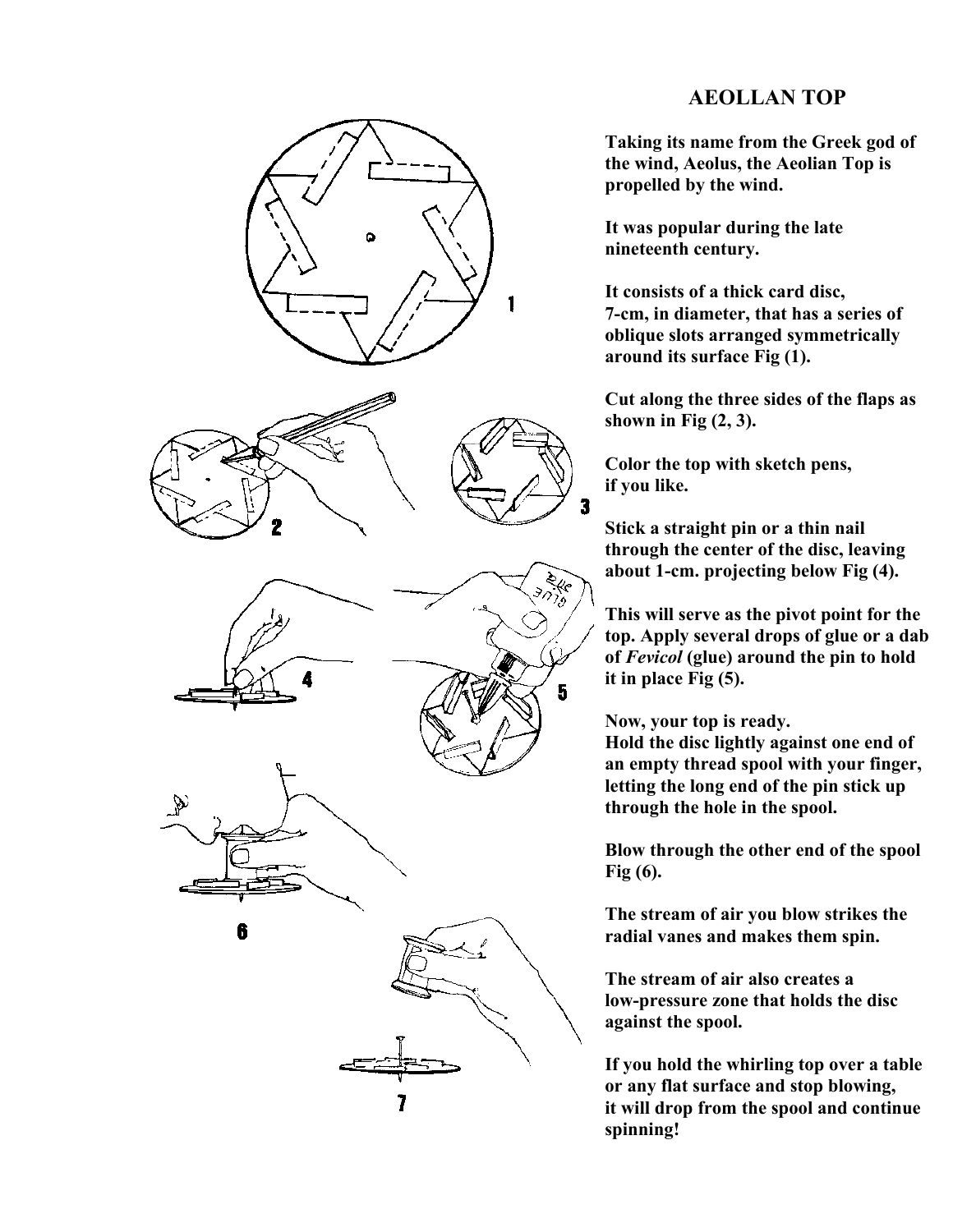### **SOLAR PINWHEEL**



**This simple device uses the sun's energy to rotate a pinwheel.**

**Fold a square paper as shown in Fig (1) to make a windmill.**

**Glue its corners to the center Fig (2). Make a single dent (not a hole) with a pencil at the center of the windmill.**

**With the help of an adult, cut the bottom out of three old tin cans Fig (3).**

**Paint the outside of the cans black.**

**Join the three cans together with some tape, to make a long metallic hoop.**

**Get a piece of thin wire and bend it as shown in Fig (4).**

**Tape the wire on the top of the can and balance the windmill on its tip.**

**Stand the cans on two books on a sunny windowsill.**

**Watch what happens as the sun warms the cans.**

**The hot air inside the can rises up, sucking cold air from below.**

**This continuous convection current keeps the pinwheel rotating.**

**Instead of joining three tin cans to make a hollow cylinder, you can make use of the metallic hoop at the end of the soft broom - the 'Phool Jhadu'.**

**How can you make this windmill turn on a day when the sun is not shining?**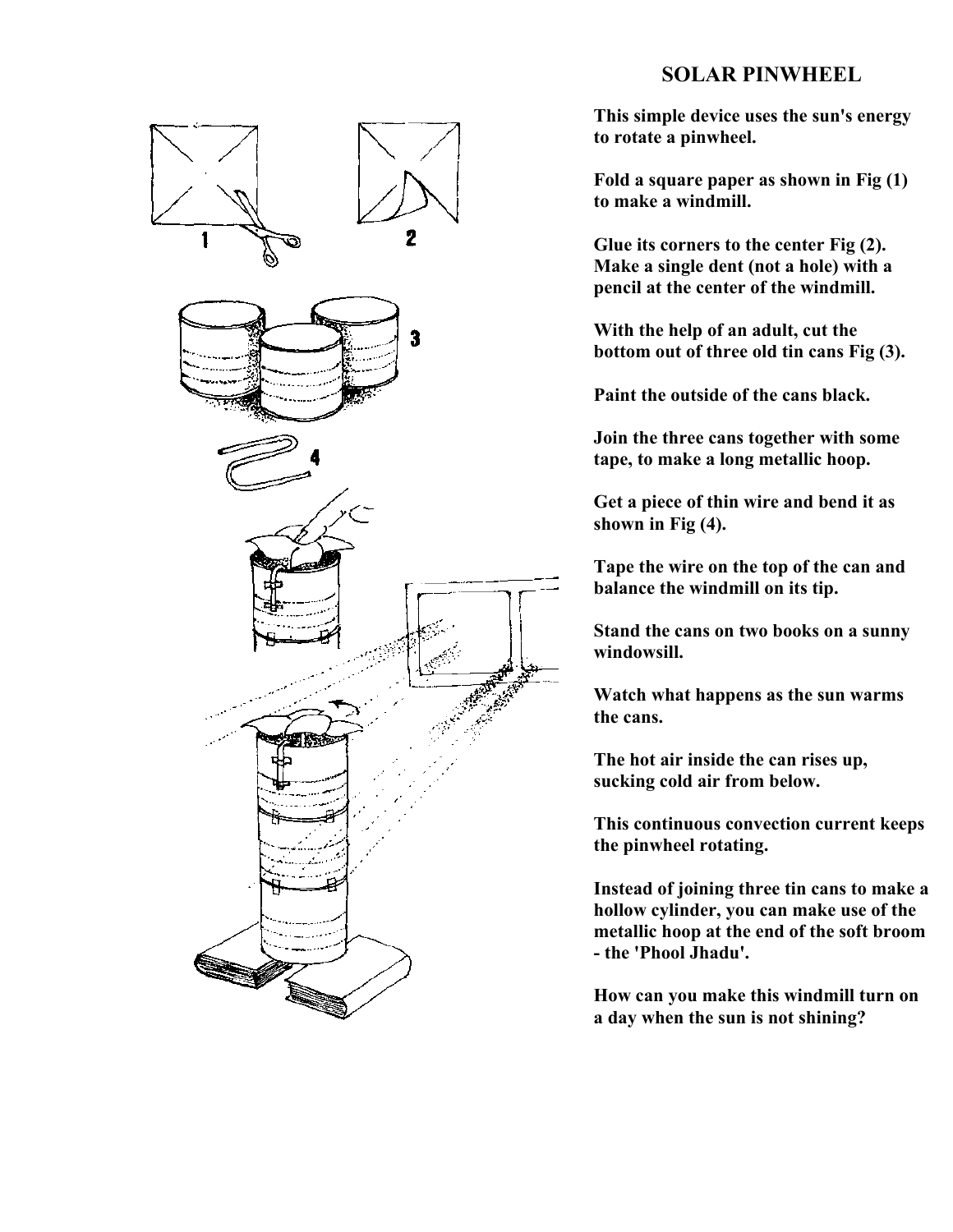





### **WHICH HOLDS MORE?**

**Can two cylinders with the same surface area, have different volumes?**

**You will need two old post cards, some sticky tape, a matchbox drawer and some sand to do this experiment.**

**Post cards from the post office come in one standard size – 14-cm long and 9-cm wide.**

**They have the same area.**

**Take two old post cards, and roll each one of them into a tube.**

**One the long way Fig (1), and the other the short way Fig (2).**

**Tape the ends.**

**One cylinder will be tall and thin Fig (3).**

**The other will be fat and squat Fig (4).**

**"Will each cylinder hold the same amount?"**

**What do you think is the answer?**

**Try and estimate the capacity of each cylinder by filling it with sand.**

**Use a matchbox drawer as a measure Fig (5).**

**This experiment relates volume to area. Volume is a three-dimensional measure.**

**Area is a two-dimensional measure. What difference does that make?**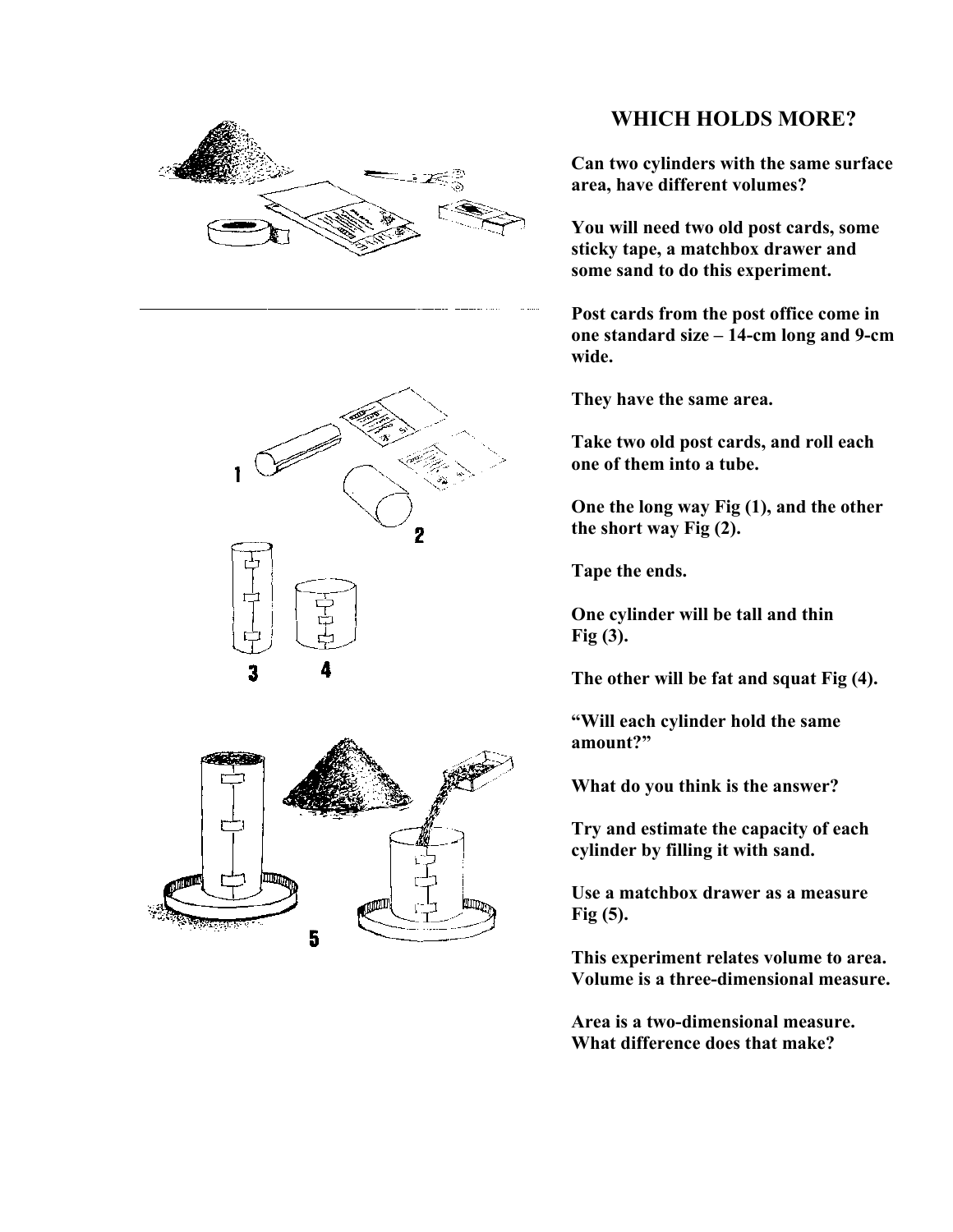### **THE PHANTASCOPE**



**A Belgian physicist J.A.E Plateau invented the Phantascope or "Magic Disc" in 1872. It is supposed to be the first moving picture machine. The design of the Phantascope is nothing more than a cardboard circle with a series of equispaced slits. The Phantascope can rotate about a pivot mounted on a handle. On the other side a set of sequential pictures are placed between slits. When the device is placed in front of a mirror and viewed through the rotating slits, the pictures give the viewer the impression that they are moving.**

**Trace the pattern in Fig (1) and glue it on cardboard.**

**Now cut the twelve slits in the center with a sharp knife Fig (2).**

**Attach the pencil handle to the Phantascope by pushing a thumbtack through the center into the eraser of the pencil Fig (3).**

**Make sure that the pencil is on the blank side of the cardboard.**

**Now your Phantascope is complete Fig (4).**

**Stand in front of a mirror, holding the Phantascope so that the pictures face the mirror.**

**Twirl the edge of the disc with your finger.**

**Do not twirl too fast.**

**Watch through the viewing slits, as the images become a moving picture Fig (5).**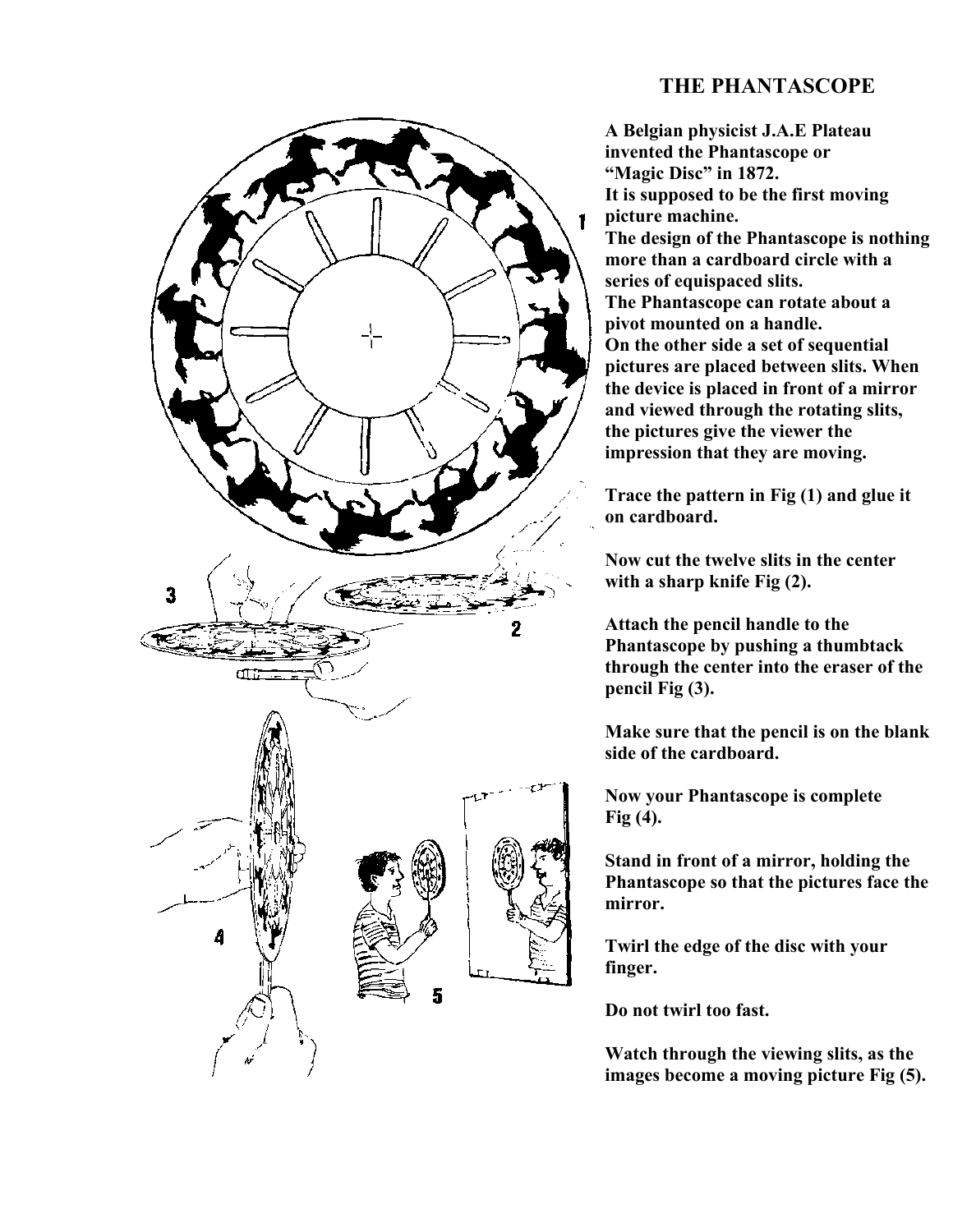

### **FLEXAGONS**

**The flexagon is an amazing model. Each time that it flexes about its center a different picture comes into view. It can be used to depict any four stage**

**cycle or sequence. Four flexagon networks printed on thin card sheets are stapled in the middle of the book.**

**The card sheet has the printed network on one side.**

**The reverse side is plain white. Make the flexagons as follows:**

**First, cut out the network precisely along the outline Fig (1). Fold all 8 diagonal lines marked with dashes (-------) away from the picture Fig (2). Fold all 6 vertical lines towards the picture Fig (3). First try to assemble the model without applying glue. When you can see how it fits together glue in order of 1, 2, 3, 4, 5. Glue 1, 2, 3 on the picture side Fig (4). Apply glue also to the three triangular hills on the plain side of the sheet Fig (5).**

**These have not been marked on the network.**

**Stick Glue 1 of the picture side on Glue 1 of the plain side. Do the same with Glue 2 and Glue 3, to get the chain in Fig (6). Apply glue to flaps 4 and 5. They go inside the pocket to complete the ring Fig (7). The use of a quick dry impact adhesive like** *Fevibond* **gives better results. Once the model is dry, flex it away to**

**glory.**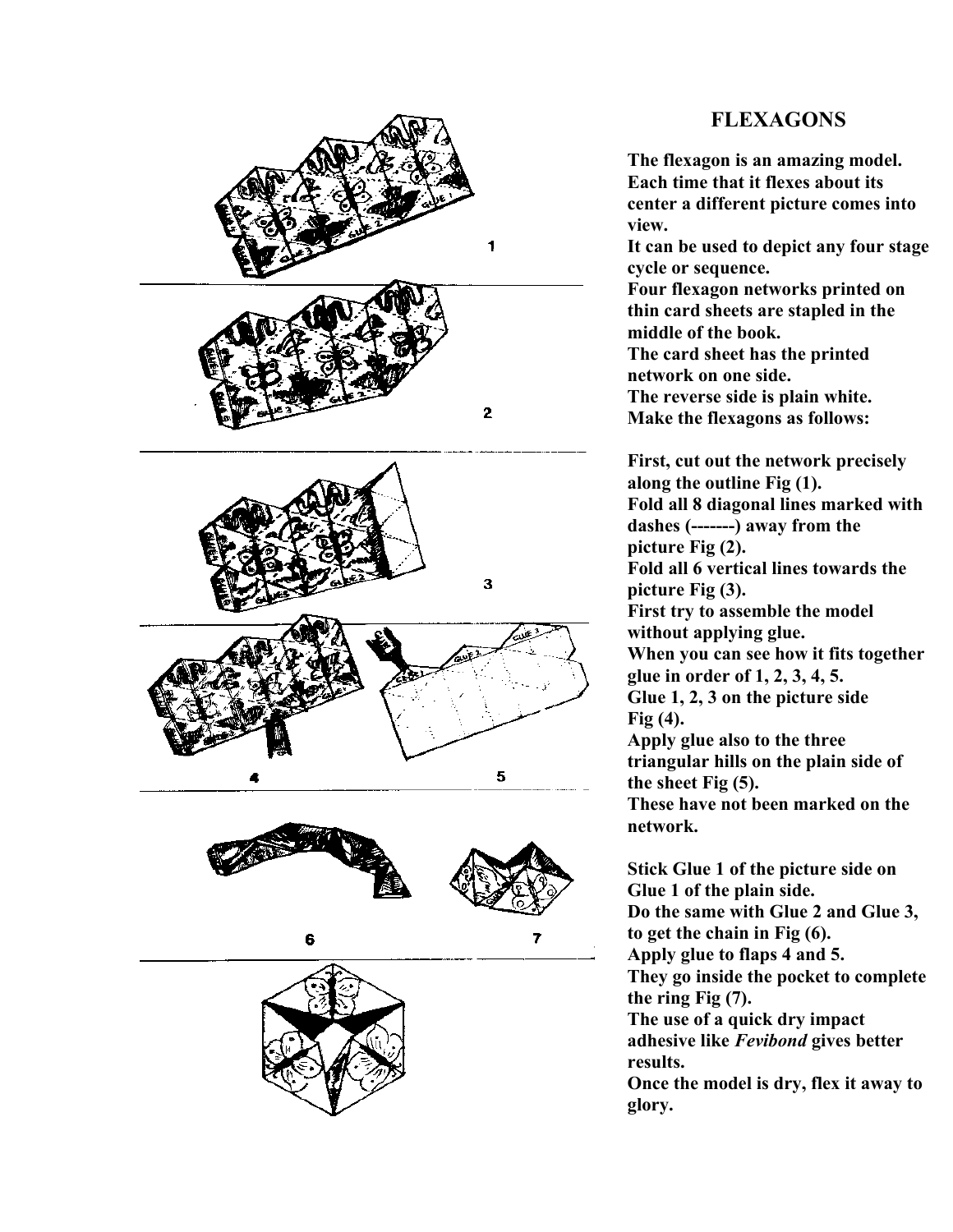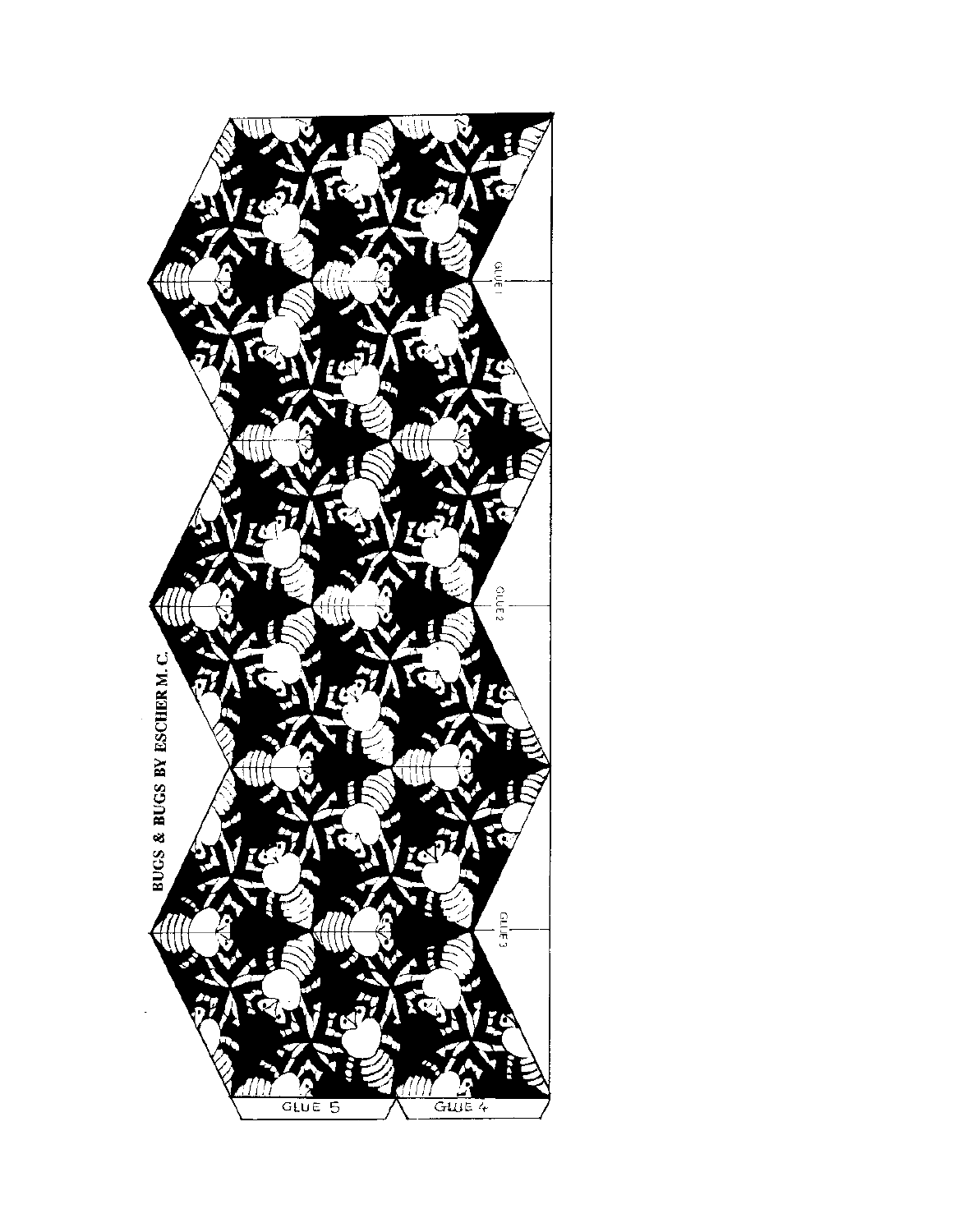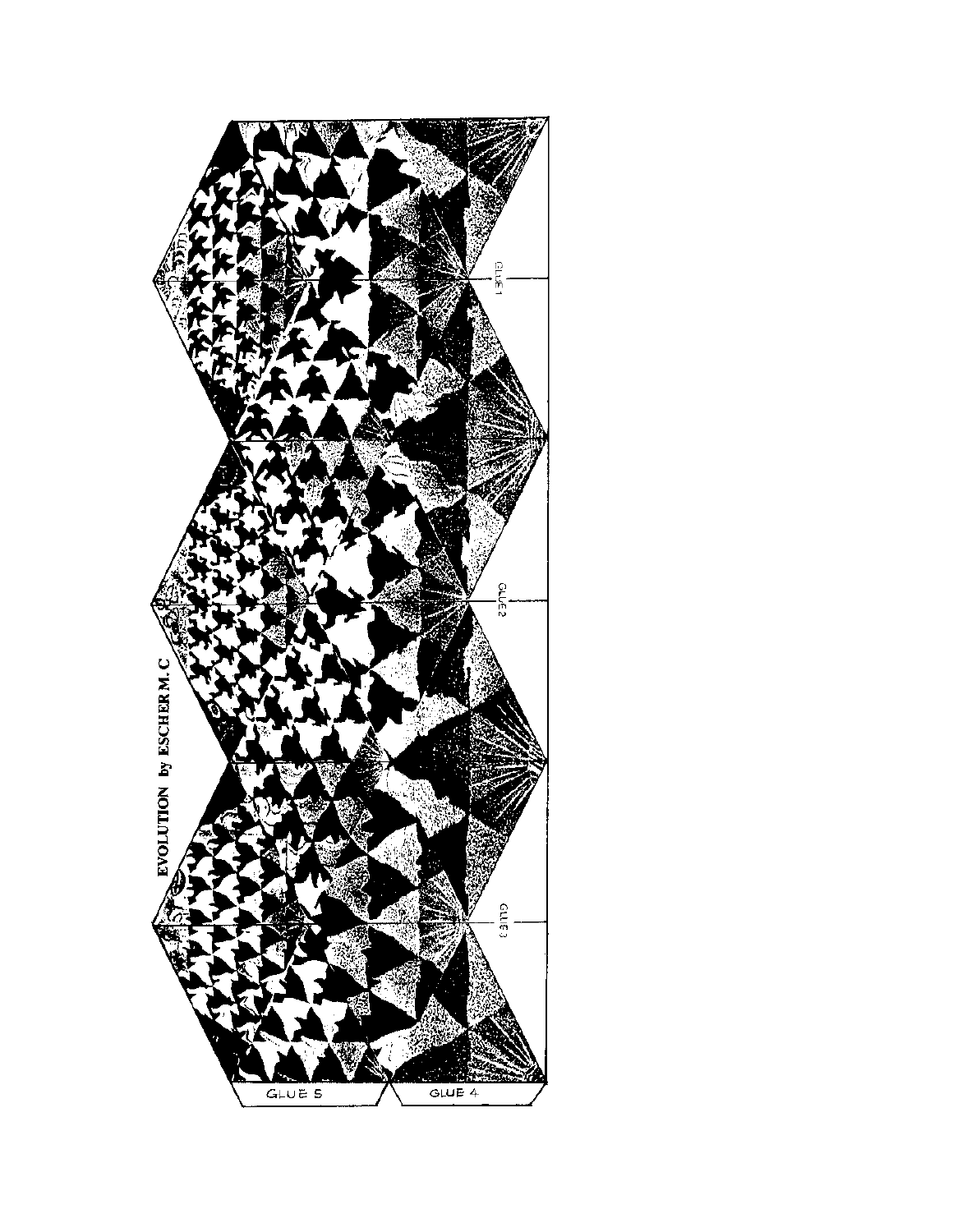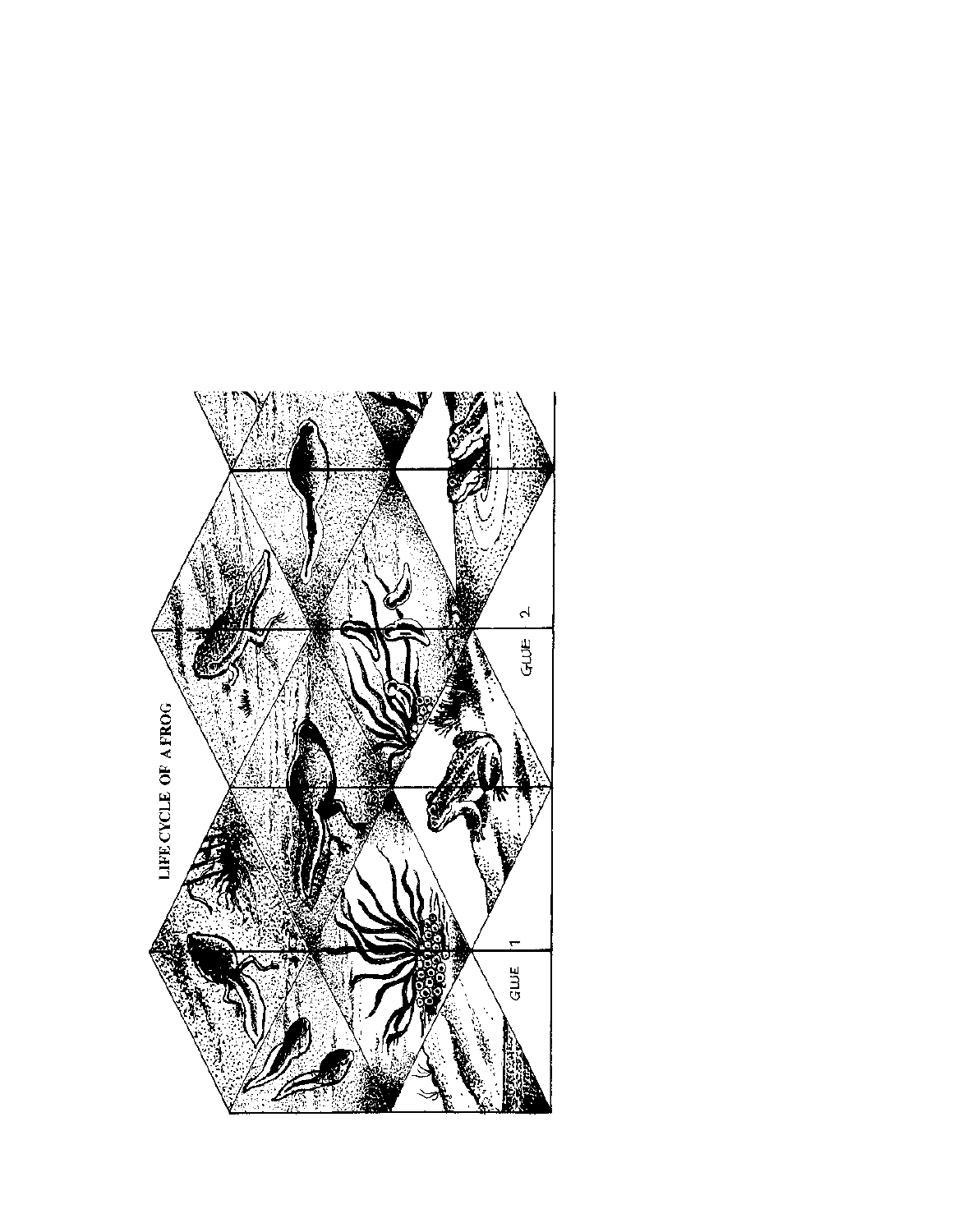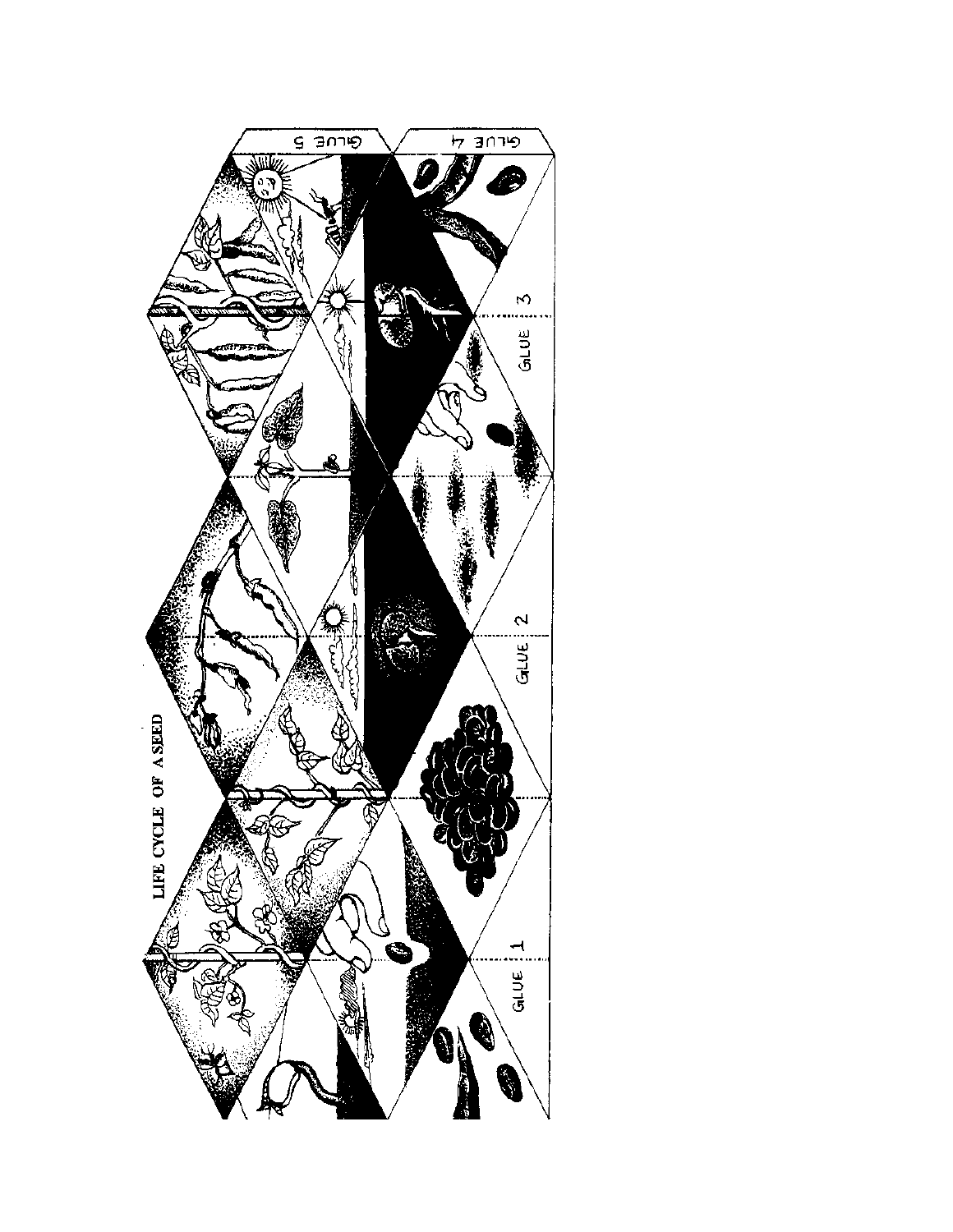

### **THE INSIDE - OUTSIDE CUBE**

**This is very ingenious puzzle. Imagine a box - white on all sides. Give it a few turns and twists, and it is black on all sides!**

**Using stiff card sheet cut six squares, with a 5-cm edge.**

**The squares we white on one side, black on the other.**

**Cut two squares along diagonal to make four triangles Fig (1).**

**Using adhesive tape stick the four squares and the four triangles into a "W" formation Fig (2).**

**Now bring edges AB and CD together and join them with tape to get a square formation Fig (3).**

**Twisting Fig (3) results in an all white cube shown in Fig (4).**

**Fold the square in Fig (3) along its middle horizontal line to get the rectangle in Fig (5).**

**Open out the rectangle in Fig (5) on its bottom edge to get a black hexagon Fig (6), which is closed into a rectangle Fig (7).**

**When this rectangle is opened up a large square Fig (8) is obtained, which can be twisted to give an all black cube Fig (9).**

**It is almost magical how a few turns and twists can turn a six faceted cube completely inside-out.**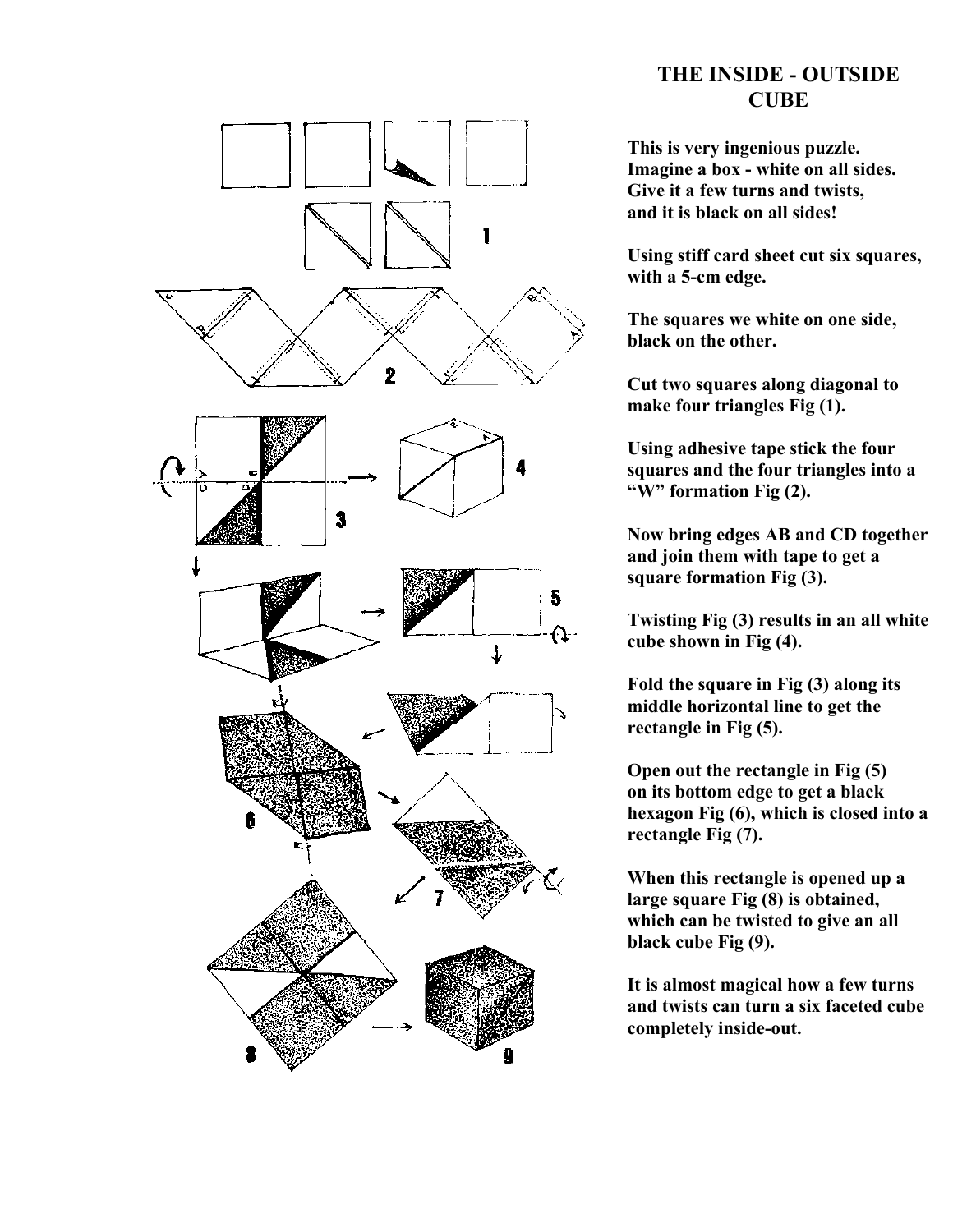

### **MATCHBOX RIDER**

**Threading an old matchbox in an ingenious way makes this zero-cost dynamic toy.**

**Make a hole each on the strike surface of the matchbox about 1.5-cm from one end.**

**Make two more holes on the drawer using a divider point Fig (1).**

 **Take a needle with a 1.5-meter long string.**

**Thread the needle through the strike surface and the drawer hole Fig (2).**

**Thread the needle through the other holes too Fig (3).**

**The threaded matchbox is shown in Fig (4).**

**Now, tie the two ends of the thread to complete the mechanism Fig (5). Hold the string in both hands as shown in Fig (6).**

**Turn and twist the left hand rapidly.**

**The matchbox will travel along the string tracks.**

**However, it is more interesting if you stick a cutout of a rabbit on the matchbox Fig (7) and enjoy the rabbit hop at your fingertips. The mechanism moves in one direction only, and you will have to bring it back once it reaches the lefthand end.**

**Hand the top string loop of the mechanism by a nail and stick a cutout of a lizard on it. On pulling the left and right-hand strings in succession, the lizard will crawl up Fig (8).**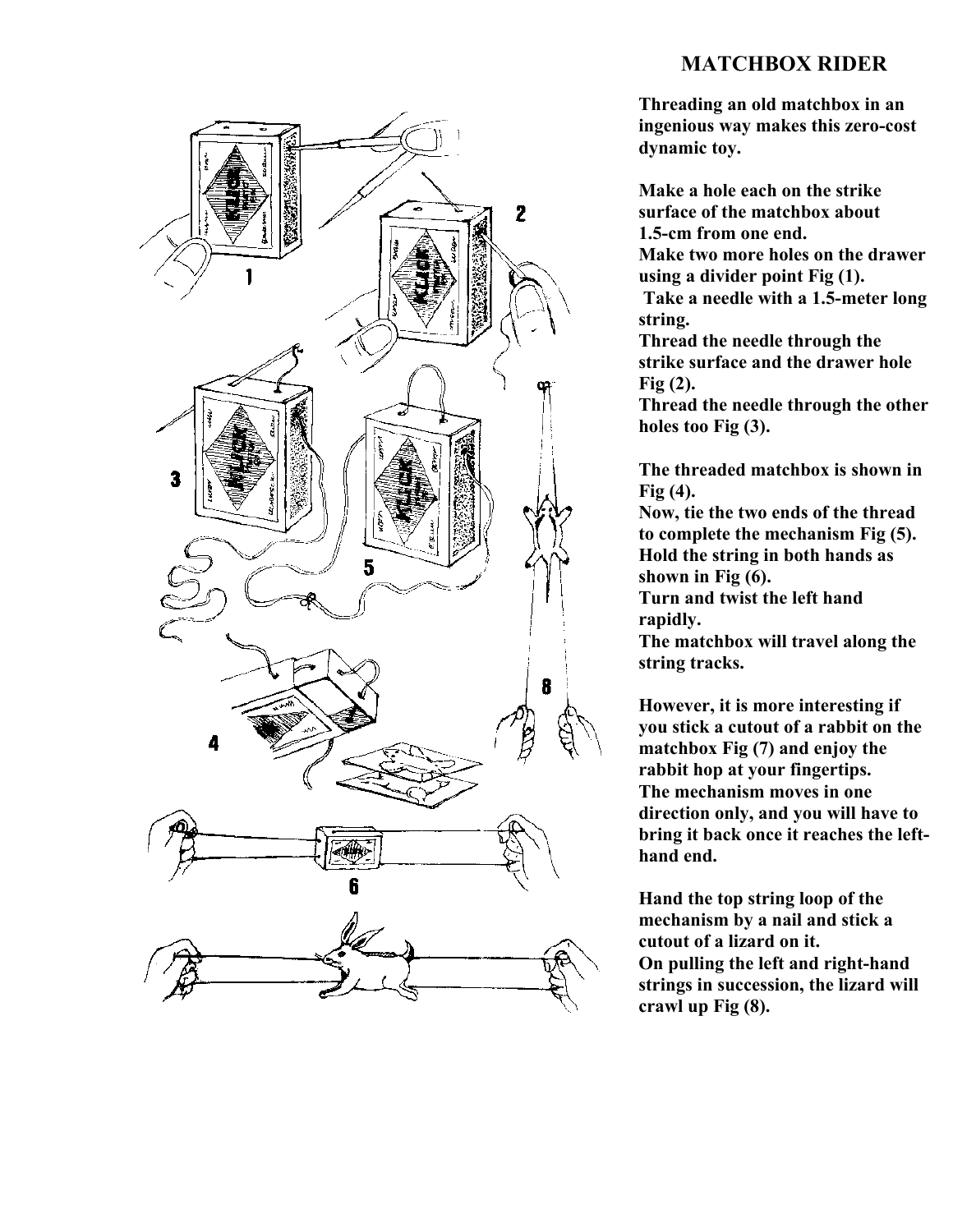# $\mathbf 2$ 3

### **CLIMBER JOKER**

**The Climbing Joker is quite akin in principle to the Matchbox Rider.**

**Both these toys are based on friction. Remove the joker from an old pack of playing cards.**

**Cut two soda-straw pieces, each 6-cm long.**

**Using adhesive tape, stick these sodastraw pieces at an angle of about 20 degrees, on the backside of the joker card Fig (1).**

**Thread a 2-meter long string through the straws.**

**Tie both the ends of the string in a knot Fig (2).**

**Hang the string by a nail as shown in Fig (3).**

**Hold both ends of the string taut. Pull each end of the string alternately and the joker will climb the string.**

**Before the joker begins to climb the string should have a minimum of tension.**

**Try to increase and decrease the angle between the straws and see the change in tension required to get the joker climbing.**

**What would happen if you used old ball pen refills instead of soda-straws?**

**There is one good thing the stringstraw mechanism.**

**Unlike the Matchbox Climber, it does not have to be brought back to its initial position.**

**The joker simply slides down as soon as the tension in the string is released.**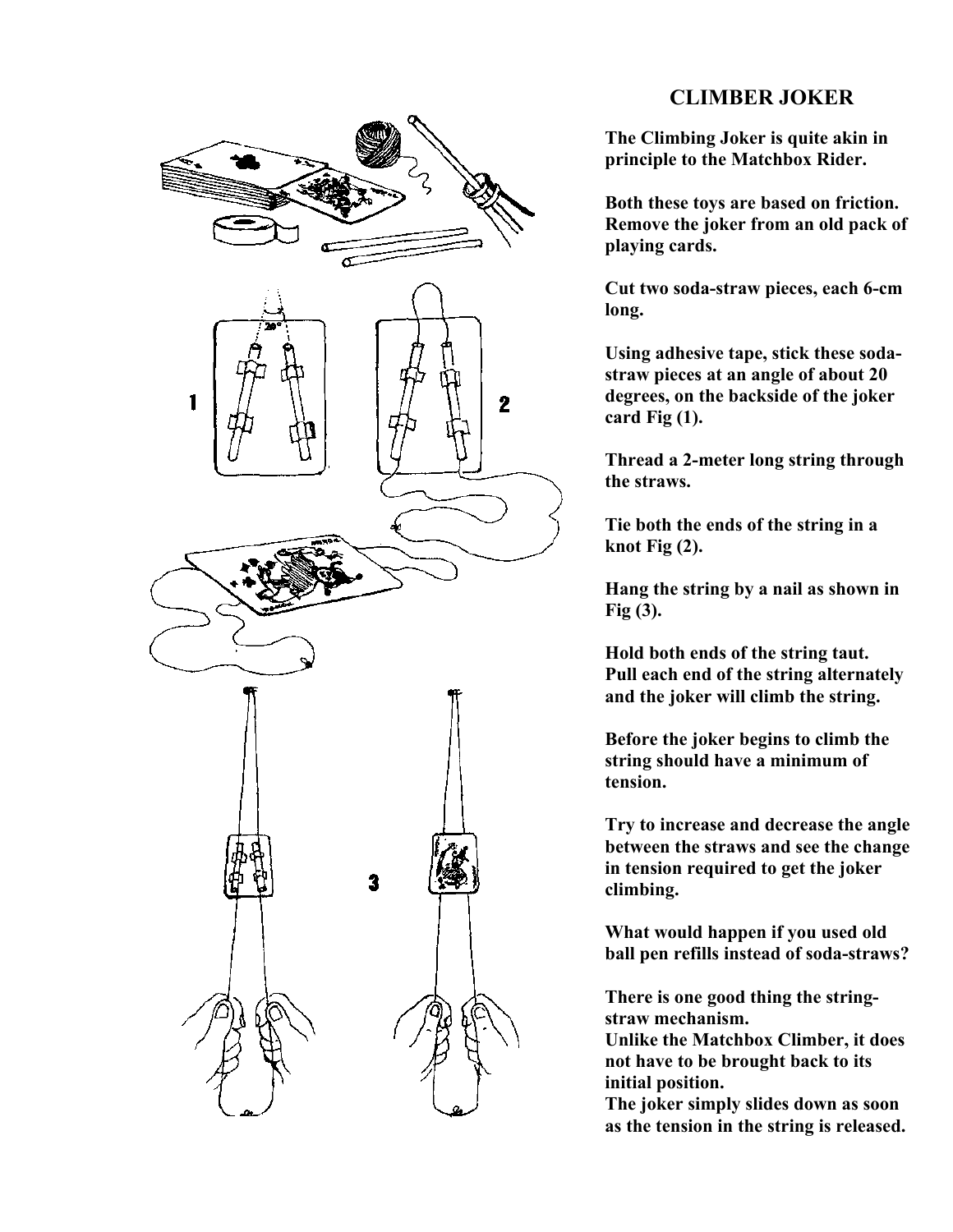



### **BAR ROOM PHYSICS**

**Fill a narrow drinking glass with water, to about 1-cm from the lip.**

**Float a cork on the water surface.**

**No matter how carefully you try to center it, the cork will always move to the edge of the glass Fig (1).**

**Now remove the cork, and slowly add water to the glass until the water level is slightly above the rim of the glass.**

**Carefully place the cork on the surface once more.**

**This time the cork will float in the center Fig (2).**

**In Fig (1), the water level is slightly higher at the walls than in the middle, so the cork floats towards the rim of the glass.**

**However, in Fig (2), the water level is slightly convex and the cork floats to the center.**

### **HOT FLAME, COLD CENTRE**

**This experiment demonstrates a very strange fact about a flame.**

**Though most of it is too hot to touch without burning your fingers, there is a cold spot in the center.**

**Hold the middle of a matchstick in a flame for a moment, or two Fig (3).**

**On removing, you will see that the matchstick has burnt only at the two spots where it touched the flame.**

**The portion between them has not burnt Fig (4).**

**You can do this experiment in another way. Hold a square of stiff paper steady in a flame for a second or two.**

**On removing, there will be a scorched ring on the paper formed by the hot outside ring of the flame.**

**The cool center remains unburned Fig (5).**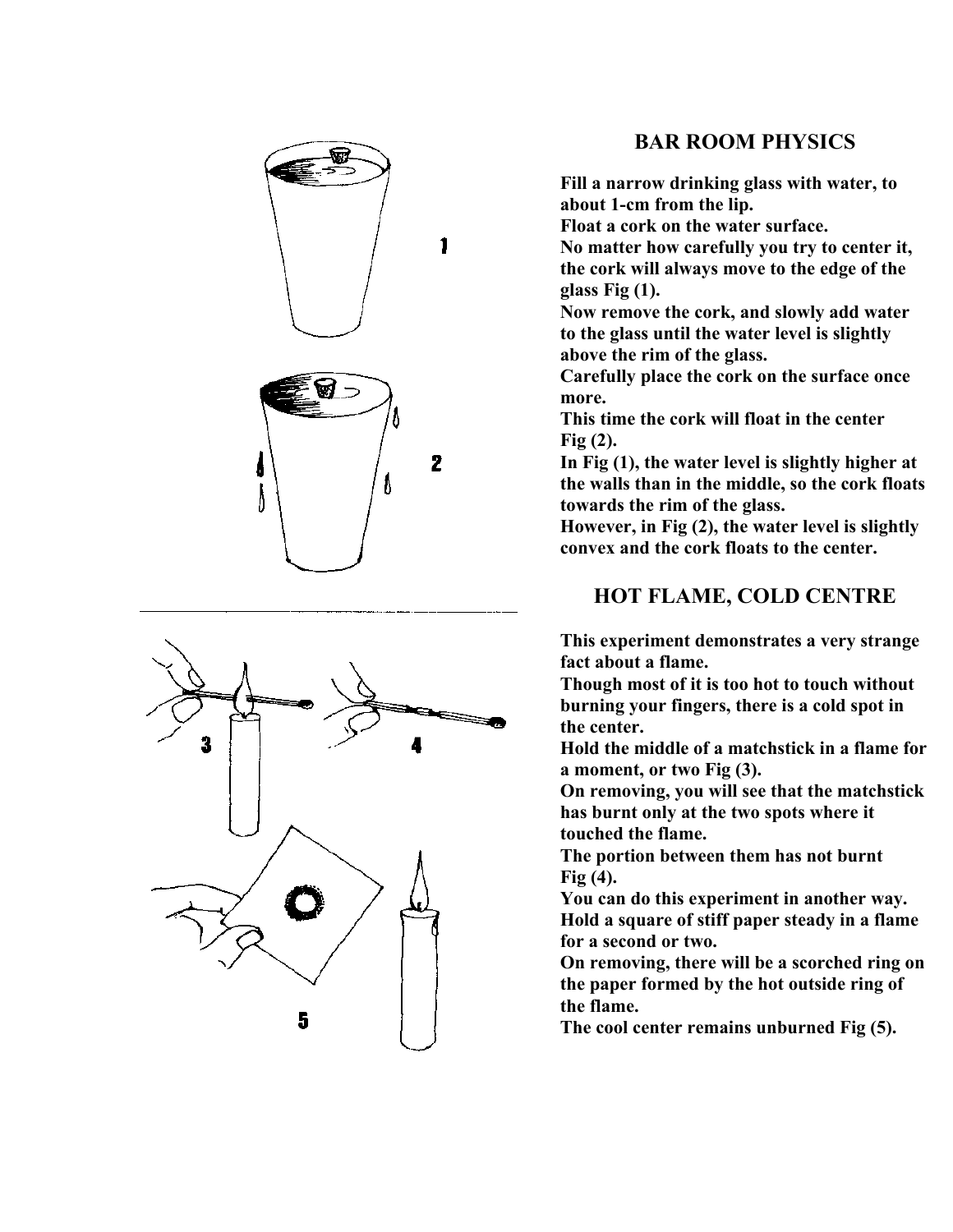

### **SURFACE TENSION**

**If you look at a dry paintbrush you will see that its hair is frayed and do not cling to a point Fig (1).**

**Even in water, the hair does not cling and form a tip Fig (2).**

**However, if you remove the brush from the water then the hair clings to a point Fig (3).**

**This is because the wet molecules of water form a film, which in trying to minimize its surface area makes the hair cling together.**

**While threading a needle, we often find that the frayed end of the thread does not enter the eye of the needle Fig (4). So, we wet the thread end with our spit Fig (5).**

**The frayed fibers now cling together and ease threading Fig (6).**

**Make four holes in a plastic or a thermocole cup using a divider point Fig (7).**

**The holes should be about half a centimeter apart.**

**On filling the cup with water, four streams of water will spurt out. Squeeze the streams together, with your thumb and index finger Fig (8).**

**They will combine to form a single stream of water Fig (9).**

**This is what happens.**

**Each of the four streams of water has a film around it.**

**This film, composed of water molecules, encases the water, but it is quite elastic and allows movement.**

**When the streams are pinched together, a new film is formed, which is strong enough to hold all the water together.**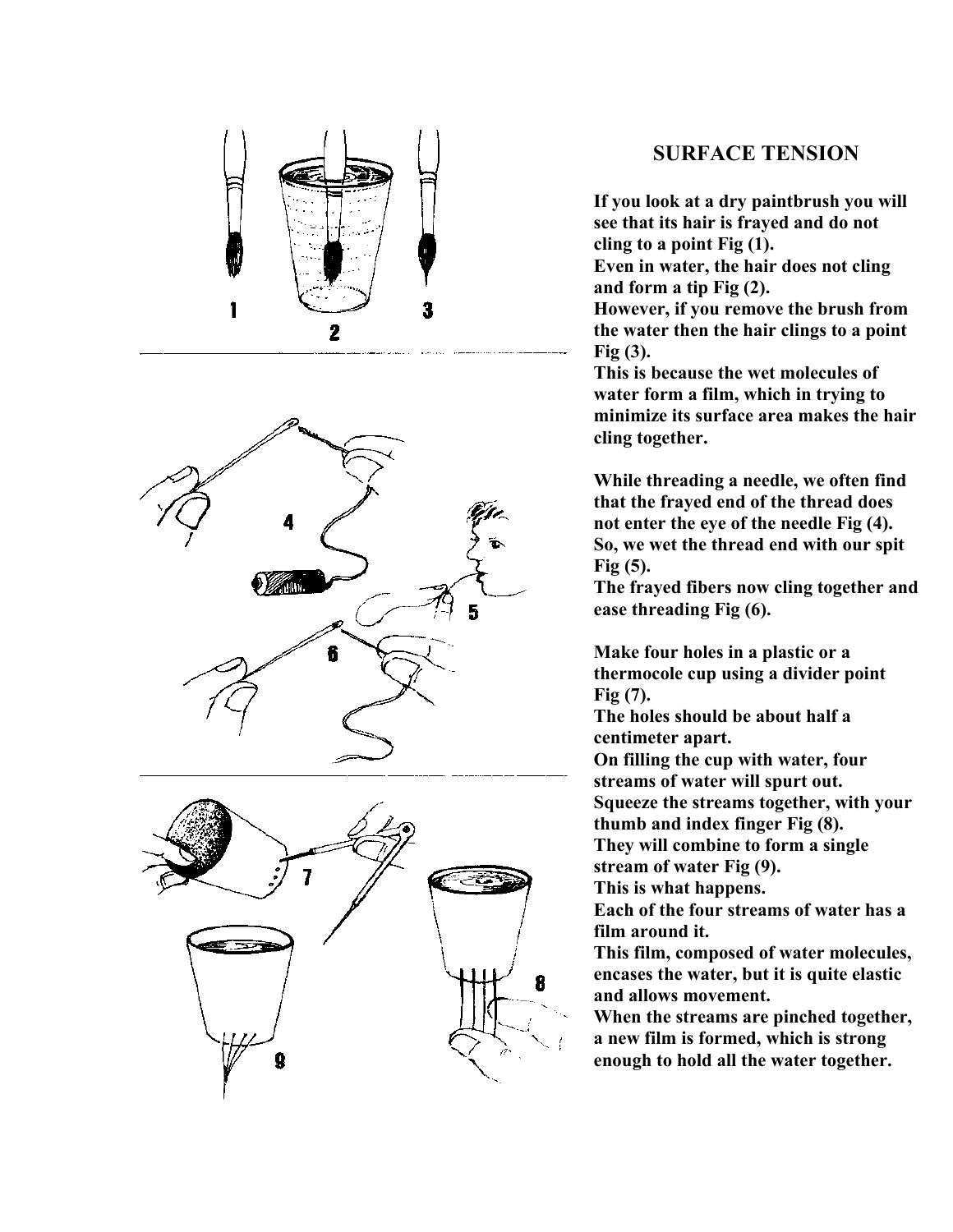

5

### **RIGIDITY OF TRIANGLES**

**If you carefully look at steel bridges or roof trusses, you will notice that they often consist of a large number of triangles, joined together. Cut 1-cm. wide and 10-cm long strips from stiff greeting cards and punch holes on there ends Fig (1). Using press-buttons as joints, join three card strips into a triangle Fig (2). Does its shape alter? Try making squares, pentagons and other polygons. Are they rigid? Join several triangles together Fig (3). Is this new structure strong? In which other large structures have you seen triangles being used?**

### **THE STRONGEST TUBE**

**What is the best diameter for a tube? Given a postcard how can we roll it up to make the strongest tube?**

**Roll up a few old postcards to make tubes of the same length but different diameters. Use the same amount of sticky tape to stick each tube Fig (4).**

**Slip a pan with a string tied around one of the tubes.**

**Ensure that the same amount of the tube rests on each desk.**

**See that the pan is in the center of the tube. Keep adding weights until the tube begins to buckle Fig (5).**

**Test the other tubes.**

**Which tube is the strongest?**

**Now, roll a postcard up so that it forms a solid rod of paper.**

**Will it be stronger than strongest tube? Find out.**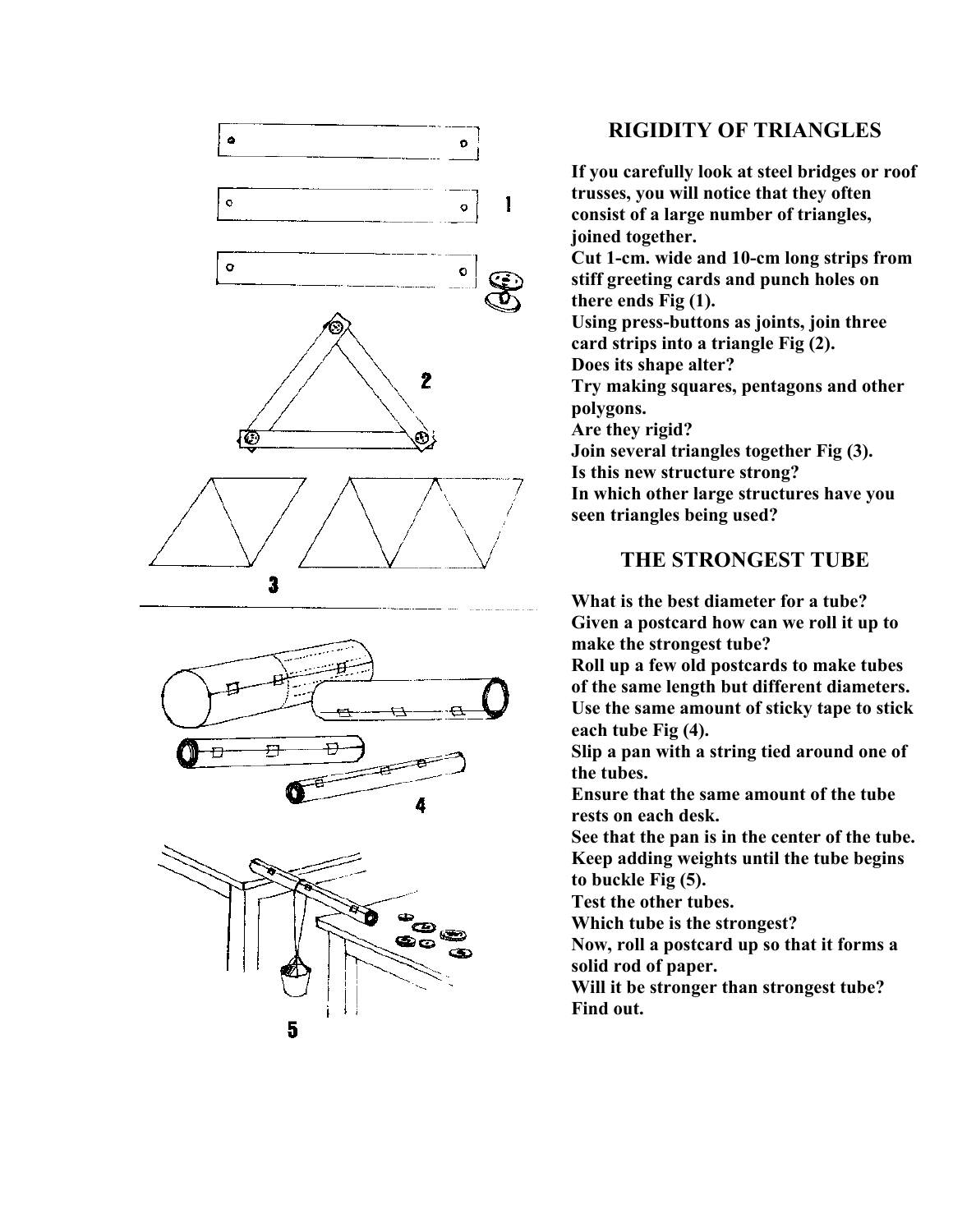

### **TETRAPACK MODELS**

**Tetrapacks have revolutionized packaging the world over. Now-a-days, cooking oil and several cold drinks are being distributed in tetrapacks.**

**After use, the cartons are just thrown away.**

**These cartons are made of composite layers plastic film, aluminum foil and paper fused together.**

**It is very expensive too.**

**An empty 200-ml. carton costs about one rupee. You can make wonderful things with old tetrapacks.**

**Open, clean and straighten a tetrapack Fig (1).**

**Using a divider and a scale mark out a network of eight equilateral triangles (edge length of 2.5-cm). The five little flaps will be glued and will hold the model in shape Fig (2). After cutting the network crease along the edges.**

**Apply adhesive or glue the flaps Fig (3, 4).**

**Fold and stick them to complete the OCTAHEDRON Fig (6).**

**The exact network of the Octahedron is given in Fig (5).**

**Similarly, using network of Fig (9), fold a CUBE Fig (10).**

**The tetrapack material takes sharp crease.**

**The finished silvery models are rigid, waterproof and look almost metallic.**

 *(Continued on next page)*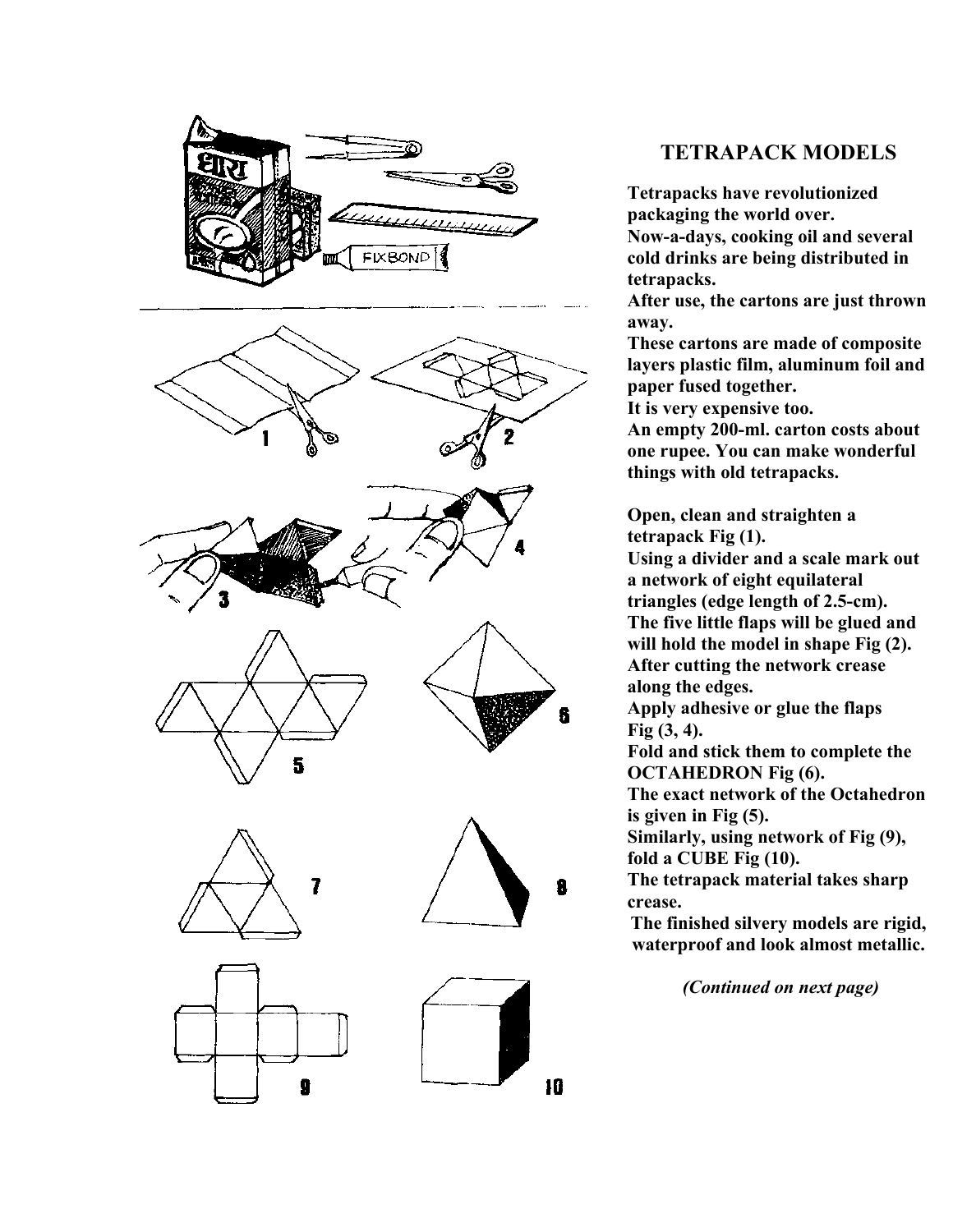

### **TETRAPACK MODELS** *(continued)*

**Mark network shown in Fig (1) on the tetrapack sheet and fold it into an elegant 20 faceted ICOSAHEDRON Fig (2).**

**Using the network in Fig (3), make a DODECAHEDRON Fig (4). Thus, all the five regular convex solids - the Platonic solids - the regular Tetrahedron, Hexahedron (cube), Octahedron, Dodecahedron and the Icosahedron can be made from tetrapacks.**

**Euler - the famous mathematician discovered a simple relation connecting the numbers of vertices (V), edges (E) and faces (F) of polyhedra.**

See whether  $V + F = E + 2$ , holds true **for all the above solids.**

**Fig (5) shows the sector of a circle with radius 5.0-cm and an angle of 108 degrees.**

**It is folded and stuck with the silver side inside to make a cone Fig (8). The base and height of this cone is the same as that of a film roll bottle which is a cylinder.**

**The cone fits snugly into the bottle Fig (7).**

**There is a relationship between a cone and a cylinder with the same base and the same height.**

**The volume of the cylinder is thrice that of the cone.**

**Test it by pouring one full cone of water in the film bottle Fig (9). Two cones, Fig (10) and finally three cones to top the film-roll bottle with water Fig (11).**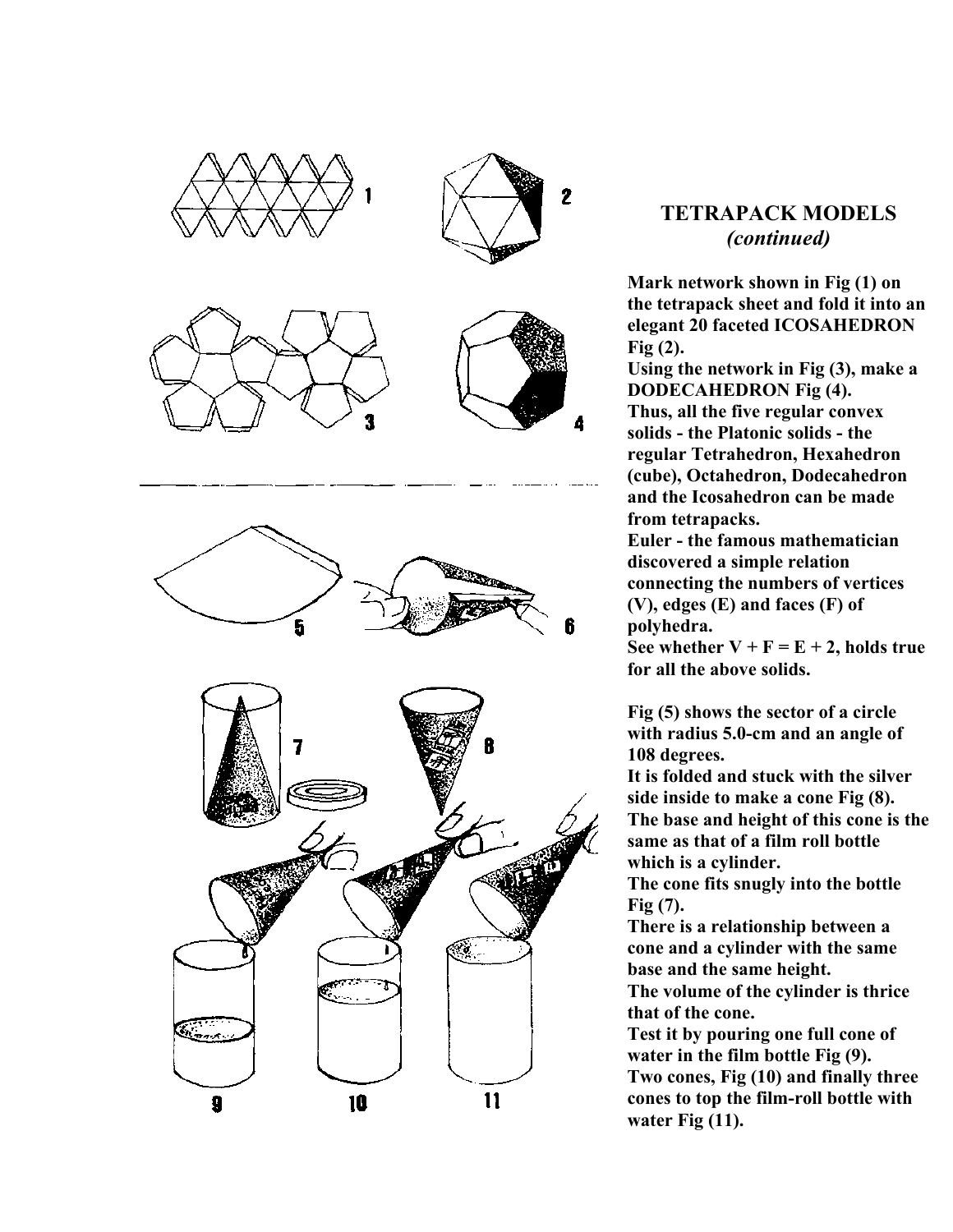

### **SODA-STRAW STRUCTURES**

**Using plastic soda-straws you can make some very elegant models. The straws can be used both for joints as well as the structural members.**

**For the JOINT-OF-TWO take a 2-cm long piece of straw and crimp it with your thumb and finger Fig (1). Insert one end of the joint in a straw Fig (2).**

**The other end of the joint is inserted in a second straw Fig (3). Using three joints and three straws make a triangle Fig (4). To prevent the joints from coming out of the straw, weld them by poking a hot needle tip. Assemble a square Fig (5) and a few**

**more polygons.**

**The JOINT-OF-FOUR is made out of two pieces of straw. Take a 2-cm long piece of straw and bend it double Fig (7). Slightly nip both long edges at the bend as shown in Fig (8) to make a diamond shape hole Fig (9). Weave the second piece through this hole Fig (10), to make a cross joint. To prevent the cross pieces from slipping out, weld them together with a hot needle tip Fig (11).**

**A JOINT-OF-THREE is got by simply cutting one leg of the "cross" Fig (12).**

**Assemble a TETRAHEDRON as in Fig (13) and a PRISM Fig (14) using joints-of-three.**

**Weld the straw members and the joints together to prevent them from coming apart.**

*(continued)*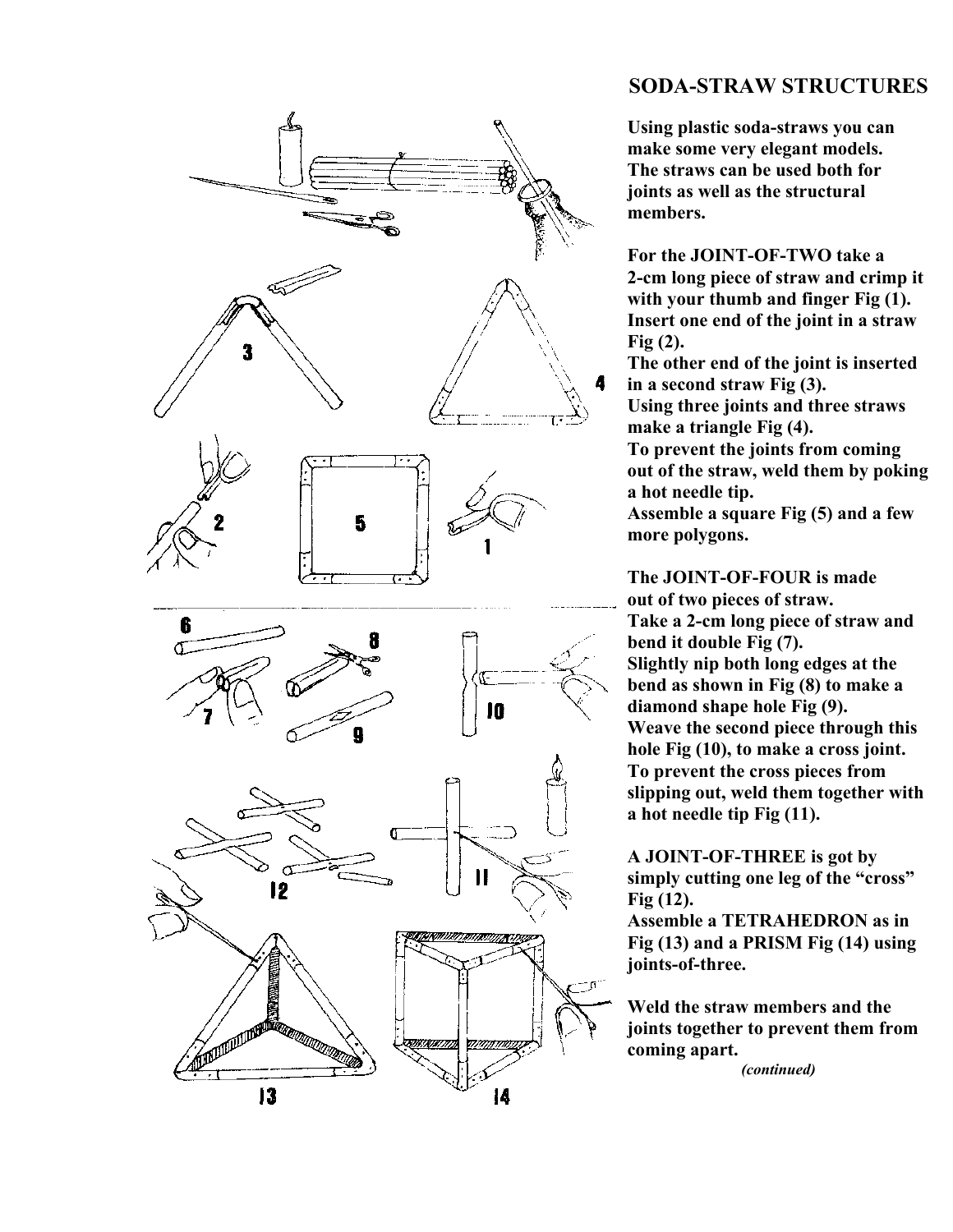

### **SODA-STRAW STRUCTURES** *(continued)*

**To make a JOINT-OF-SIX cut out diamond holes in the middle of the two straw pieces.**

**Weave a third straw piece through these holes to make an H shape Fig (1).**

**Take one leg of the H and weave it through the adjacent joint-of-four, to make a phased out star joint Fig (2). Weld the straw pieces with a hot needle tip Fig (3).**

**A JOINT-OF-FIVE is got by simply cutting off one leg of the joint-of-six Fig (4).**

**Using 30 straw members and 12 joints-of-five, assemble an ICOSAHEDRON Fig (5).**

**The PYRAMID in Fig (6) is made with 8 members, 4 joints-of-three and 1 joint-of-four.**

**The OCTAHEDRON in Fig (7) looks like two pyramids back-to- back, and can be made using 6 joints-of-four and 12 members.**

**Structures from soda-straw look very neat and elegant.**

**You can test the relative strengths of these structures by banging weights from their members.**

**Plastic soda-straw models are also waterproof.**

**So, you can dip them in soap solution and study the nature of soap films on their facets.**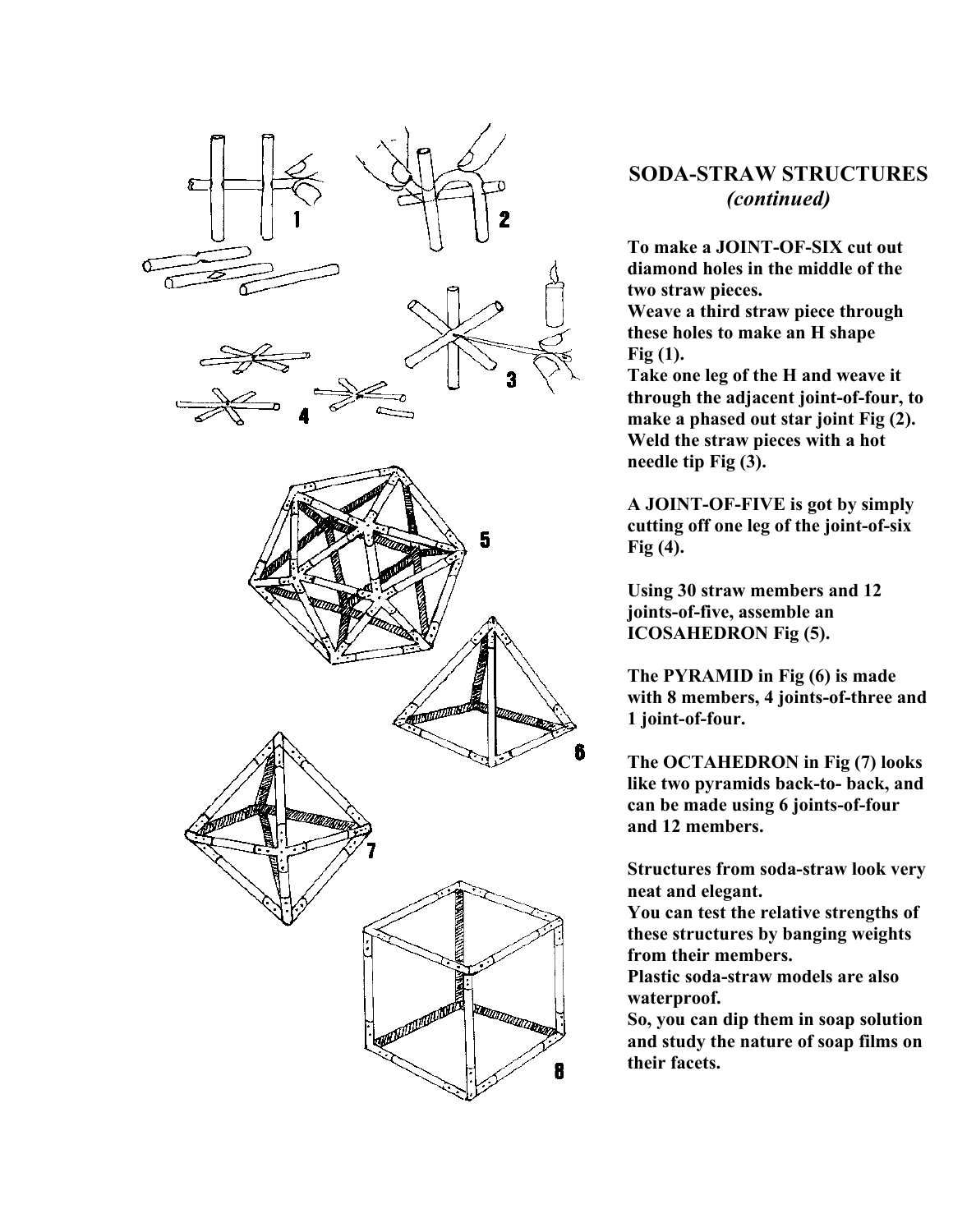

### **A PAPER FLUTE**

**Mark out the pattern in Fig (1) on a piece of paper.**

**Then cut out the rectangular shape with a small square flap on one edge Fig (2).**

**Roll the paper like a cigarette, gluing its other edge so it does not open Fig (3).**

**This simple roll of paper with a little flap bent over one-end makes a nice paper flute Fig (4).**

**If you place the end with the flap inside your mouth then you have to blow out to play it.**

**Otherwise, you can have the flap end outside, in which case you suck gently, thus vibrating the flap against the tube Fig (5). Now, insert the tube inside a used thread reel Fig (6).**

**Vary the length of the vibrating column and see if there is some change in the sound, Fig (7).**

### **SODA-STRAW FLUTE**

**Flatten out one end of a soda-straw. Nip, both long edges of this end with a scissors with a "V" point Fig (8, 9). Keeping the "V" end outside suck air from the other end. The "V" end will vibrate producing a musical note Fig (10). You can also keep the "V" end inside the mouth and blow out air. The straw will again sound a note. Now keep cutting little lengths of straw with a scissors Fig (11). As the straw becomes shorter the sound becomes shriller. Cut a few holes on the straw to make it into a flute Fig (12). By opening and closing these holes you can play a few notes on the soda-straw flute.**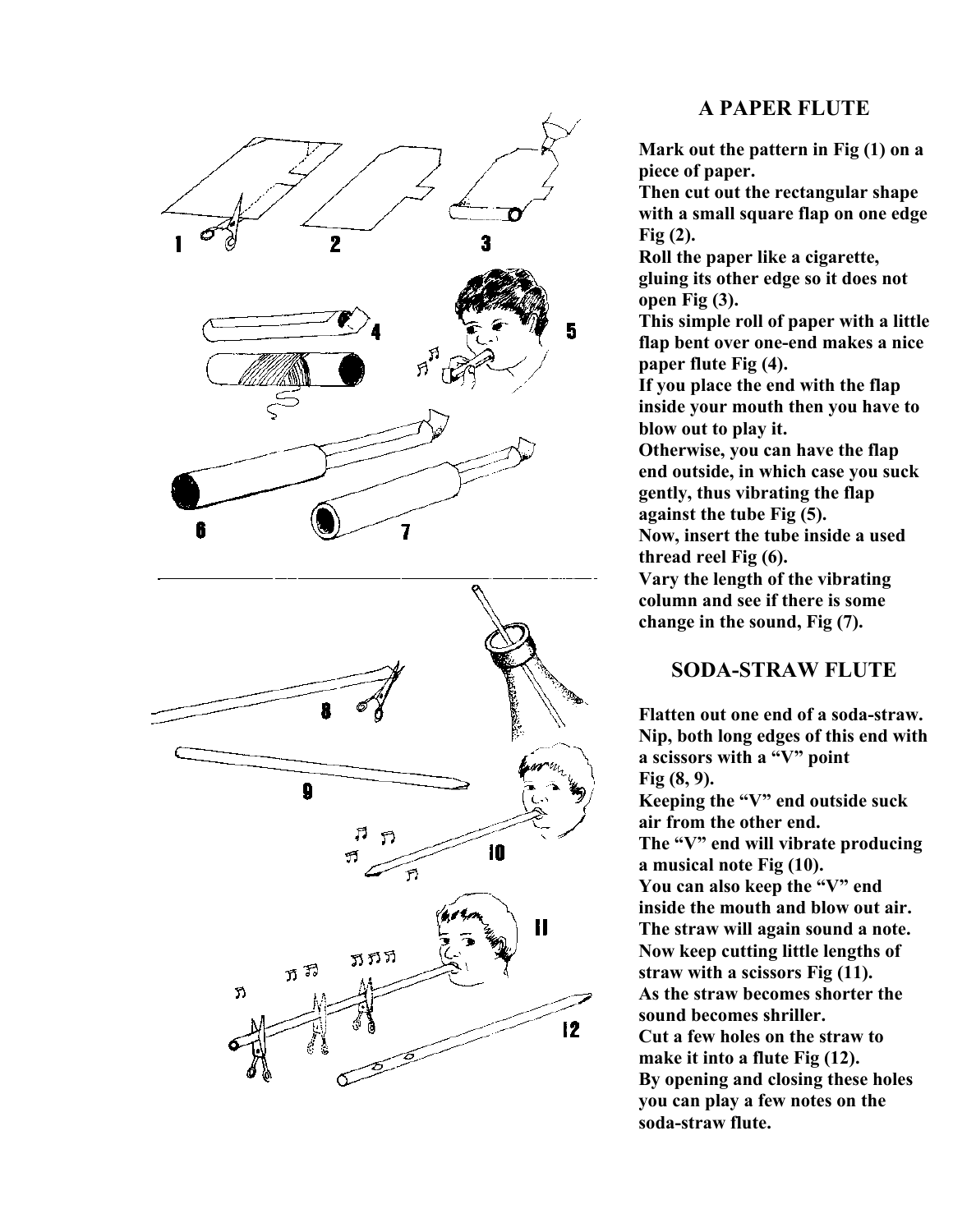

### **PENTAMINOES**

**Take a few squares. Try and make all the possible patterns using five square coins or tiles.**

**Five squares can be fitted together edge-to-edge in only 12 different ways. These shapes are known as PENTOMINOES and are shown here fined together like a Jigsaw to form a 10 x 6 rectangle Fig (1). Cut yourself a set of pentominoes from cardboard or shoe sole rubber. See if you can find other ways of fining them to form 10 x 6, 12 x 5, 15 x 4 and 20 x 3 rectangles. There are thousands of solutions, but feel happy if you can find one for each rectangle.**

**One of the pentomino shapes can form a regular repeating pattern to cover the page without any gaps that is it forms a tesselation Fig (2). Draw patterns to show which other pentominoes will tesselate. The same pentomino lis shown folded in Fig (3) to form an open cubical box.**

**Find which of the other pentominoes will form a net for the box and shade the square corresponding to its base.**

**Shapes made from six squares like in Fig (4) are called HEXOMINOES. Which of the shapes in Fig (4) could be folded to make a cube? There are 35 hexominoes. Try to find them all. It may help if you use squared paper.**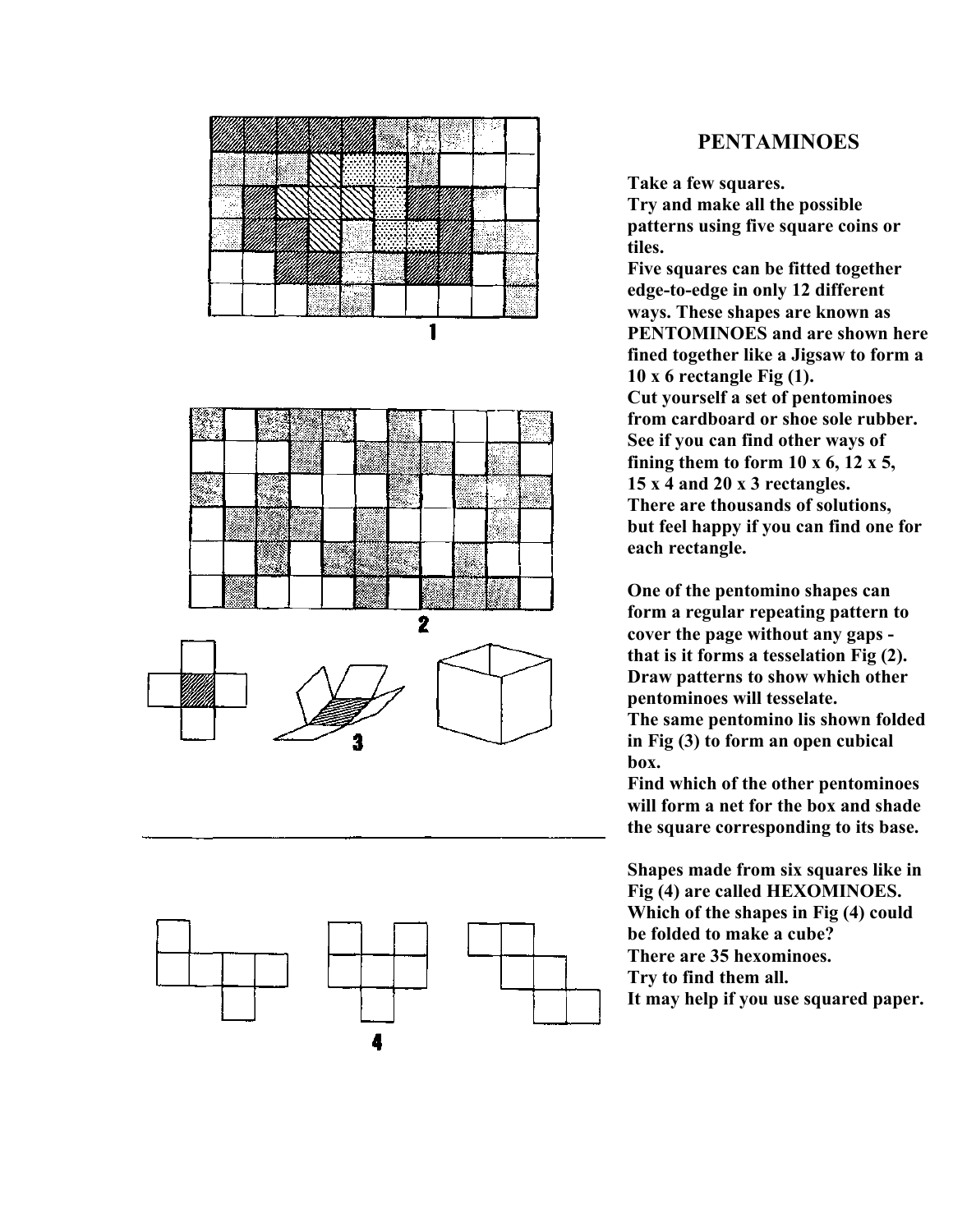

### **HEXAFLEXAGON**

**A hexaflexagon is an intriguing arrangement of equilateral triangles folded in such ways that at any time six of them form a hexagon.**

**The flexagon can be 'flexed' into a new arrangement by pinching together two adjacent triangles and opening out the triangle from the center to reveal a new face.**

**When you have made a flexagon, mark the corners of the triangles at the center of the visible hexagon with a symbol such as a heart or diamond, or spell out a six-letter word.**

**Then flex the hexaflexagon and mark the center of the new face with another set of symbols.**

**You will be surprised just how many different centers you can find!**

**Take a strip of thin card and draw 18 equilateral triangles as in Fig (1). You will find 5-cm a good size for the side of a triangle.**

**Score along each of the dotted sides of the triangle. On one side number the triangles 1, 2, 3; 1, 2, 3,..., and mark the end triangles along the edge as in Fig (2).**

**Turn the strip over and number the other side with a 4, 4, 5, 5, 6, 6,..., pattern exactly like Fig (3). Next fold the strip by placing triangle 4 exactly onto triangle 4, 5 onto 5, 6 onto 6 etc. as shown in Fig (1). This rolls the strip up, see Fig (5). Now fold the strip again so that the**

**triangles of the same number are all on the top, as shown in.**

**Stick the two marked edges together using adhesive tape.**

**Now you can keep flexing the hexaflexagons to glory.**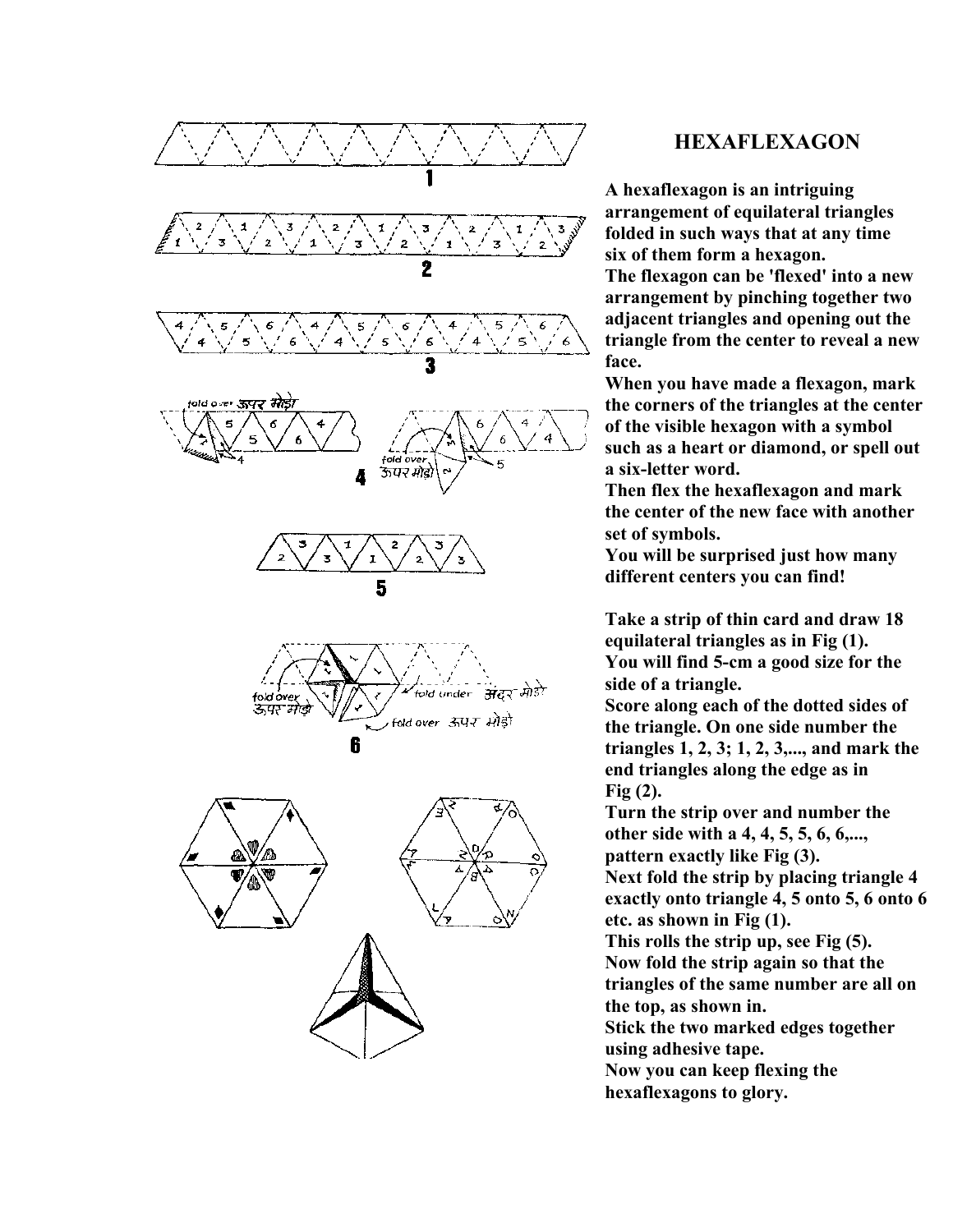



### **DISSECTION PUZZLES**

**Many puzzles are based on cutting up one shape in as few pieces as possible, which can be rearranged to form another shape.**

**An example of this is a 12-sided regular polygon, shown in Fig (1) cut into 6 pieces, which are reassembled into a square Fig (2).**

**Similarly, the "E" shape as in Fig (3) can be dissected to be reassembled into a square of the same area Fig (4).**

**Typical amongst the dissection puzzles is to cut the Greek cross into four pieces, which can be rearranged to form a square Fig (5).**

**If the cross is seen as made up of 5 unit squares then the square into which the cross is to be transformed must also have an area equivalent to 5 square units.**

**Two solutions are shown in Fig (6, 7). But how are they arrived at? One answer lies in the use of tesselations.**

**In Fig (8) the Greek cross is shown forming a tesselation and then superimposed on it is a tesselation of squares whose area is 5 square units formed by joining the centers of the adjacent crosses.**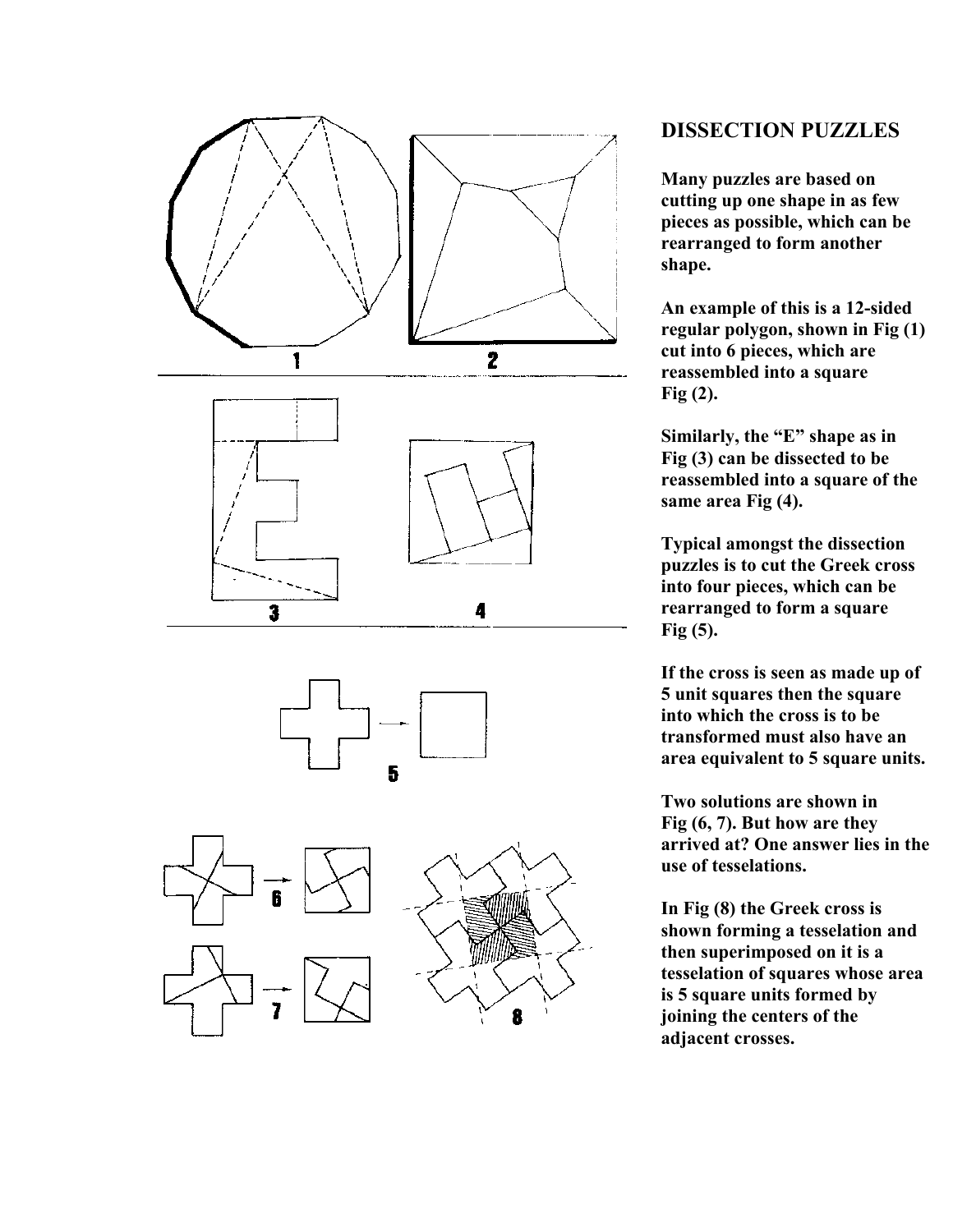### **THE IMPOSSIBLE PUZZLE**



**This is a very good puzzle to baffle your friends with.**

**Take a rectangle of paper about 25-cm long and 15-cm wide.**

**Fold the rectangle in half from bottom to top Fig (1).**

**Cut a little slot in one end of the paper as shown in Fig (2).**

**Then unfold the rectangle. Now fold the rectangle in half from left to right Fig (3).**

**From the folded side, mark two parallel cuts that go towards, but do not quite touch the slot Fig (4).**

**Unfold the rectangle. This should be your finished result Fig (5).**

**Now, the ends of the paper towards each other, but not quite together.**

**Thread the strip made by the two parallel cuts in Fig (4), through the slot, so that you get a little loop sticking out Fig (6).**

**Thread the buttons on to a length of cotton and knot the ends so that the buttons do not fall off Fig (7).**

**Put one of the buttons through the loop Fig (8).**

**Fold the paper back into place so that it looks like in Fig (9).**

**Show the puzzle to your friends. Ask them if they can remove the buttons without breaking the cotton thread or tearing the paper Fig (10).**

**The secret is simply to repeat the steps in Fig (6, 8) and to pull the buttons back through the loop.**